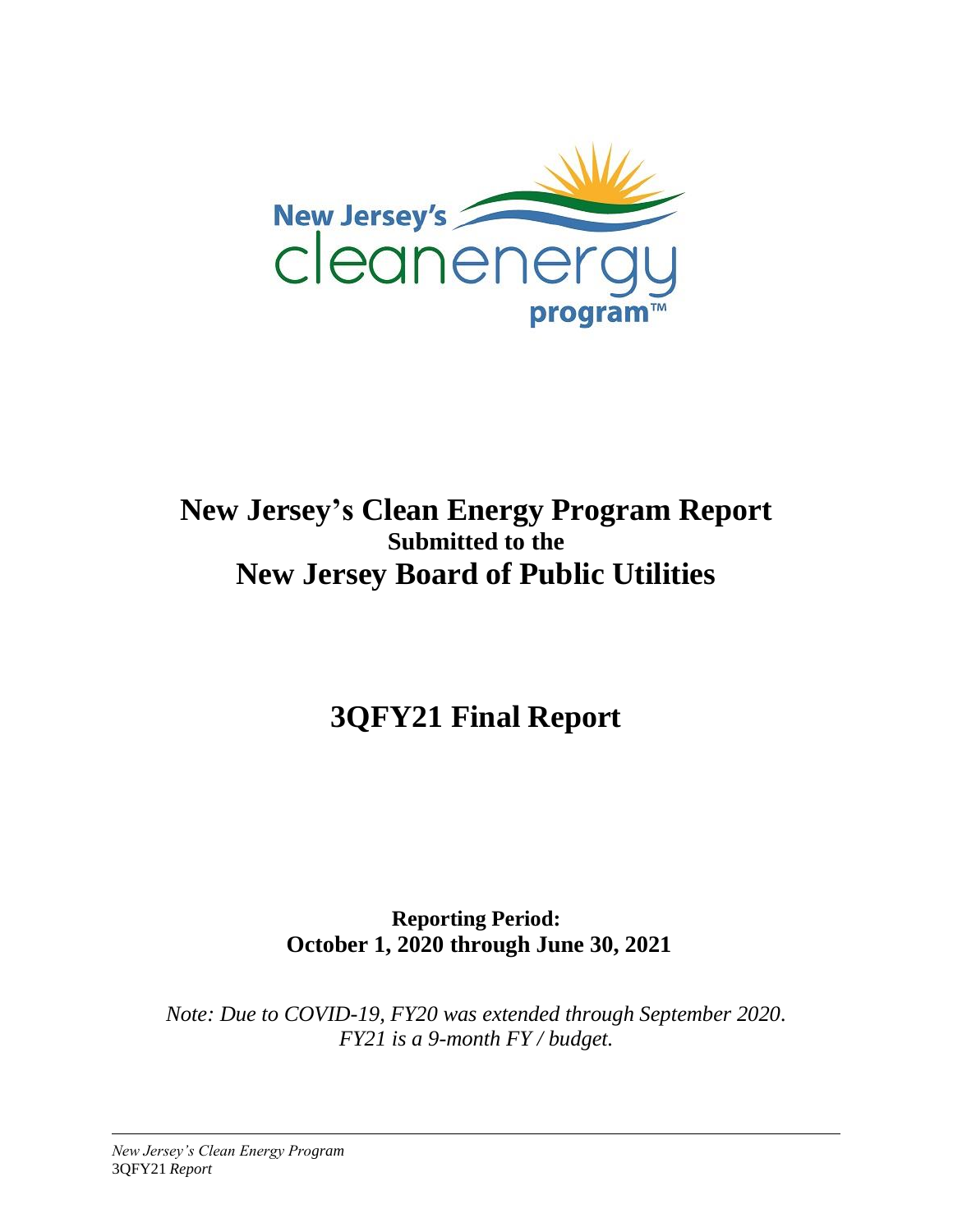# **Table of Contents**

|     | <b>Enhanced Incentives</b>                                                                                     |    |
|-----|----------------------------------------------------------------------------------------------------------------|----|
|     |                                                                                                                |    |
|     | Summary of Annual Emissions Reductions 2000 and 2000 metama and 2000 metama 2000 metama 2000 metama 2000 metam |    |
| Π.  |                                                                                                                | 10 |
| Ш.  | 3QFY21 Reporting Data Worksheets                                                                               |    |
|     | <b>Detailed Expenses</b>                                                                                       | 12 |
|     |                                                                                                                |    |
|     | <b>Electric Energy Savings</b>                                                                                 |    |
|     |                                                                                                                |    |
|     |                                                                                                                |    |
|     |                                                                                                                |    |
|     |                                                                                                                |    |
| IV. |                                                                                                                | 23 |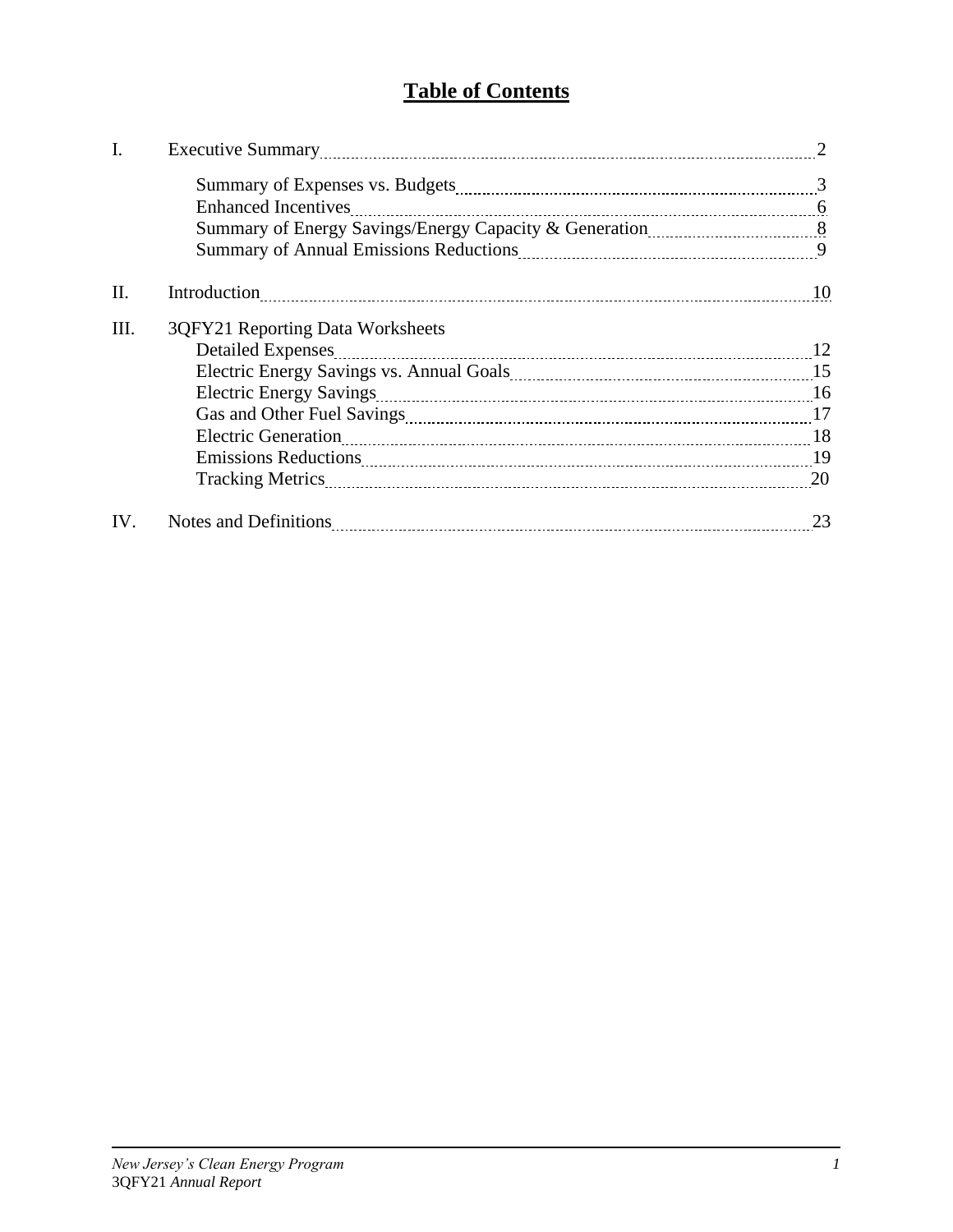# **I. Executive Summary**

This document reports the results of New Jersey's Clean Energy Program ("NJCEP"), administered by the New Jersey Board of Public Utilities' (the "Board" or "NJBPU") Division of Clean Energy ("DCE"). Included are financial, tracking metric, energy saving/generation, and emission reduction data for the statewide energy efficiency and renewable energy programs. This report captures the progress of the clean energy programs in place during the period from October 1, 2020 through June 30, 2021, also referred to as 3QFY21.

In its role as NJCEP Program Administrator, TRC Energy Services ("TRC"), a division of TRC Environmental Corp., and members of its team, including CLEAResult, manage the majority of the NJCEP programs and report on the activities of the DCE, NJ Economic Development Authority, and six of New Jersey's investor-owned electric and natural gas utilities as related to their involvement in the operation of the Comfort Partners low-income program.

Section III of this report includes detailed worksheets showing:

- 1. Expenditures compared to budgets for each program
- 2. Expenditures broken down by the following specific expense categories:
	- a. Administration and Program Development
	- b. Sales, Call Centers, Marketing, and Website
	- c. Training
	- d. Rebates, Grants, and Other Direct Incentives
	- e. Rebate Processing, Inspections, and Other Quality Control
	- f. Evaluation and Related Research
- 3. Metric tracking results from implementation of any given program
- 4. Annual electric and gas energy savings compared to annual goals
- 5. Annual and lifetime:
	- a. electric and natural gas energy savings and demand reductions
	- b. CHP and fuel cell electric capacity and generation
	- c. renewable energy capacity and generation
- 6. Annual and lifetime emissions reductions for Carbon Dioxide  $(CO_2)$ , Nitric Oxide  $(NO_x)$ , Sulfur Dioxide (SO2), and Mercury (Hg)

The tables presented below summarize the program results reported in more detail in Section III. Table 1 (below) includes program budgets, actual spending, and commitments for the energy efficiency programs, renewable energy programs, distributed energy resources ("DER") programs, EDA programs, and the DCE program administration costs. Committed expenditures in Tables 1-5 represent firm commitments that existed as of June 30, 2021 for incentives that will be paid upon project completion, which for certain programs, such as Pay-for-Performance and Residential New Construction, could be up to two years after the commitment is made. Committed expenses are paid out of the budget in the year the project is completed.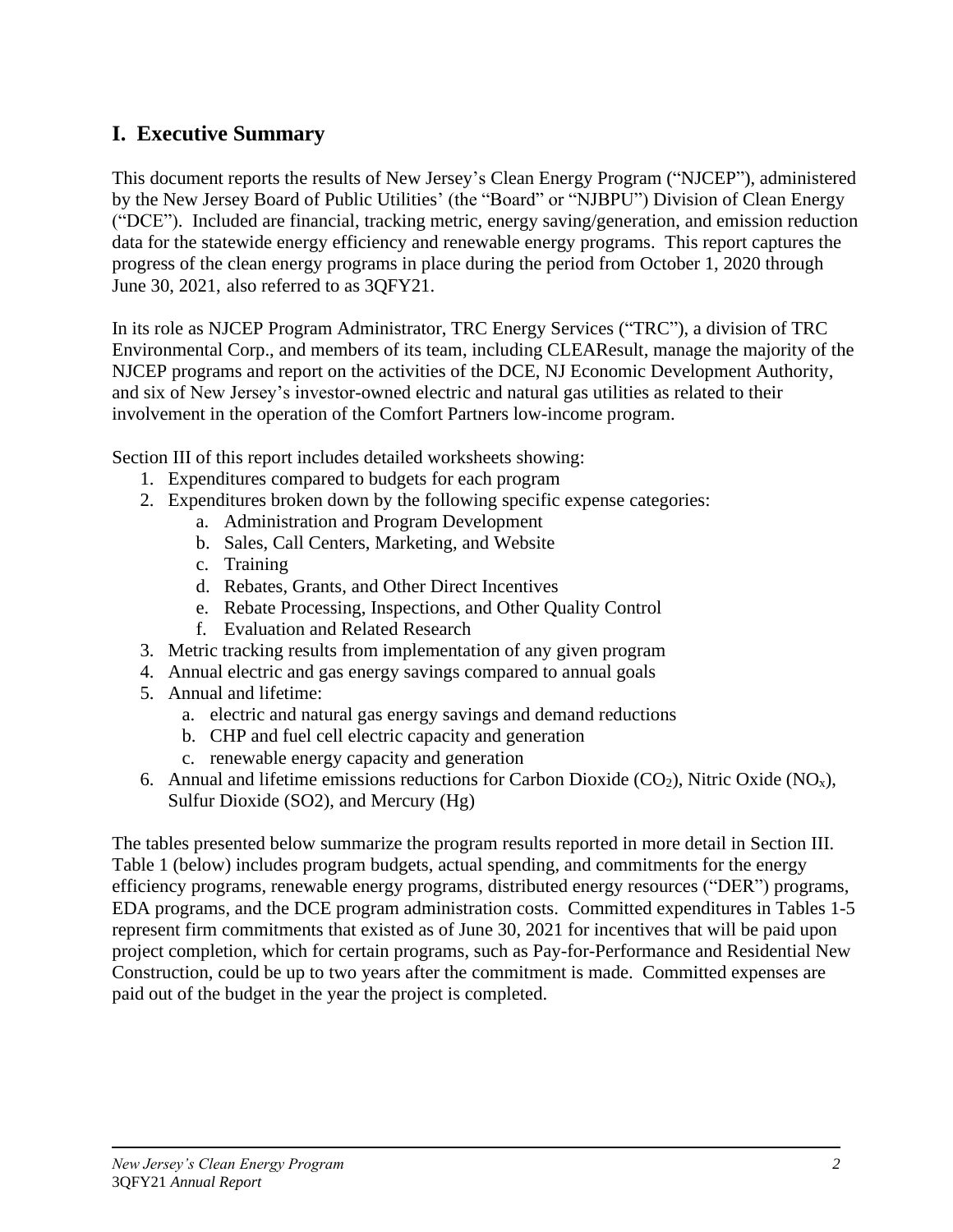| <b>Summary of Budget and Expenditures</b><br>Statewide: 3FY21 (10/01/2020 - 06/30/2021) |                    |                  |                              |                  |  |
|-----------------------------------------------------------------------------------------|--------------------|------------------|------------------------------|------------------|--|
|                                                                                         | <b>Budget</b>      | Actual           | <b>Expenses</b><br>Committed | Total            |  |
| Energy Efficiency (EE)                                                                  | \$311, 185, 279.00 | \$135,409,053.22 | \$154,465,045.52             | \$289,874,098.74 |  |
| Distributed Energy Resources                                                            | \$28,686,309.00    | \$5,977,956.25   | \$19,292,830.11              | \$25,270,786.36  |  |
| Renewable Energy Programs                                                               | \$21,634,749.00    | \$1,999,337.55   | \$18,011,113.60              | \$20,010,451.15  |  |
| <b>EDA Programs</b>                                                                     | \$130,393.00       | \$66,254.04      | \$0.00                       | \$66,254.04      |  |
| Planning & Administration                                                               | \$27,302,854.00    | \$11,405,222.56  | \$10,927,396.39              | \$22,332,618.95  |  |
| <b>BPU Initiatives</b>                                                                  | \$35,847,885.00    | \$23,351,854,16  | \$12,512,417.48              | \$35,864,271.64  |  |
| Total                                                                                   | \$424,787,469.00   | \$178,209,677.78 | \$215,208,803.10             | \$393,418,480.88 |  |

Table 2 (below) includes program budgets and YTD spending and outstanding commitments for the energy efficiency programs.

| <b>Summary of Energy Efficiency Program Budgets and YTD Expenditures</b><br>Statewide: 3FY21 (10/01/2020 - 06/30/2021) |                                    |                                    |                                     |                                    |  |  |
|------------------------------------------------------------------------------------------------------------------------|------------------------------------|------------------------------------|-------------------------------------|------------------------------------|--|--|
| <b>Program</b>                                                                                                         | <b>Budget</b>                      | <b>Expenses</b><br><b>Actual</b>   | <b>Expenses</b><br><b>Committed</b> | <b>Total</b>                       |  |  |
| <b>RESIDENTIAL PROGRAMS</b>                                                                                            |                                    |                                    |                                     |                                    |  |  |
| <b>Existing Homes</b>                                                                                                  | \$30,324,379.00                    | \$23,668,200.57                    | \$6,883,993.00                      | \$30,552,193.57                    |  |  |
| <b>Residential New Construction</b>                                                                                    | \$11,156,413.00                    | \$5,165,952.55                     | \$5,157,537.63                      | \$10,323,490.18                    |  |  |
| <b>Energy Efficient Products</b>                                                                                       | \$25,590,527.00                    | \$22,438,613.27                    | \$0.00                              | \$22,438,613.27                    |  |  |
| <b>Sub-Total: Residential Programs</b>                                                                                 | \$67,071,319.00                    | \$51,272,766.39                    | \$12,041,530.63                     | \$63,314,297.02                    |  |  |
| <b>RESIDENTIAL LOW INCOME</b><br><b>Comfort Partners</b><br><b>Sub-Total: Residential Low Income</b>                   | \$34,125,100.00<br>\$34,125,100.00 | \$22,314,546.15<br>\$22,314,546.15 | \$11,622,743.23<br>\$11,622,743.23  | \$33,937,289.38<br>\$33,937,289.38 |  |  |
| <b>COMMERCIAL &amp; INDUSTRIAL PROGRAMS</b>                                                                            |                                    |                                    |                                     |                                    |  |  |
| <b>Commercial &amp; Industrial Buildings</b>                                                                           | \$149,311,965.00                   | \$46,577,383.59                    | \$89,997,340.25                     | \$136,574,723.84                   |  |  |
| <b>Local Government Energy Audit</b>                                                                                   | \$3,731,673.00                     | \$1,697,355.40                     | \$1,435,369.06                      | \$3,132,724.46                     |  |  |
| Direct Install                                                                                                         | \$30,506,440.00                    | \$12,673,089.19                    | \$15,303,192.85                     | \$27,976,282.04                    |  |  |
| <b>Sub-Total: C&amp;I Programs</b>                                                                                     | \$183,550,078.00                   | \$60,947,828.18                    | \$106,735,902.16                    | \$167,683,730.34                   |  |  |
| <b>Acoustical Testing Pilot</b>                                                                                        | \$1,500,000.00                     | \$0.00                             | \$0.00                              | \$0.00                             |  |  |
| <b>State Facilities Initiative</b>                                                                                     | \$24,938,782.00                    | \$873,912.50                       | \$24,064,869.50                     | \$24,938,782.00                    |  |  |
| <b>TOTAL Energy Efficiency Programs</b>                                                                                | \$311,185,279.00                   | \$135,409,053.22                   | \$154,465,045.52                    | \$289,874,098.74                   |  |  |

|  |  | Table 2: Energy Efficiency Program Budgets and YTD Expenses |  |
|--|--|-------------------------------------------------------------|--|
|  |  |                                                             |  |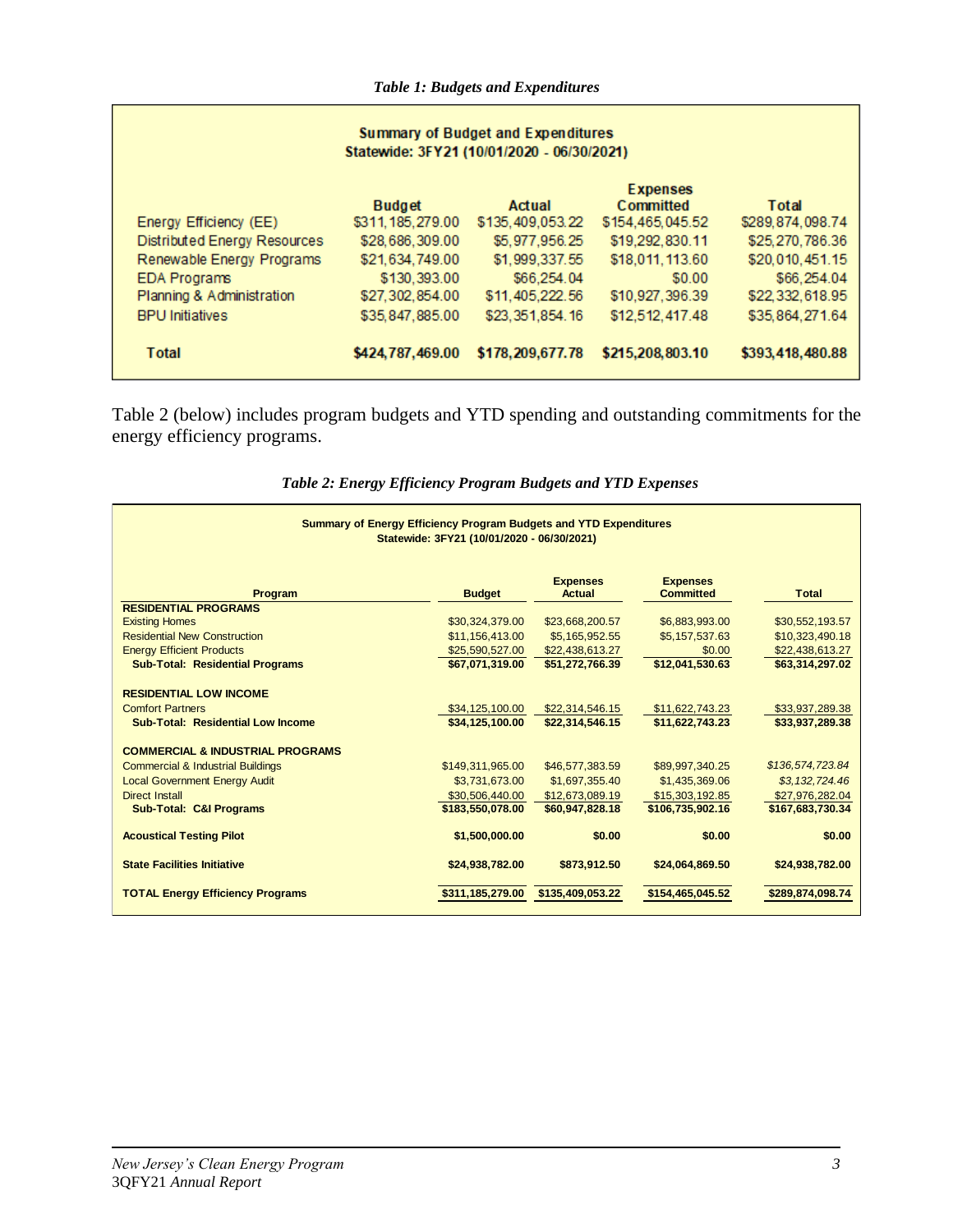Table 3 (below) includes program budgets, and YTD spending and outstanding commitments for the DER programs.

| <b>Summary of Distributed Energy Resources Program Budgets and YTD Expenditures</b><br>Statewide: 3FY21 (10/01/2020 - 06/30/2021) |                 |                |                                     |                 |  |  |
|-----------------------------------------------------------------------------------------------------------------------------------|-----------------|----------------|-------------------------------------|-----------------|--|--|
| Program<br><b>DISTRIBUTED ENERGY RESOURCES</b>                                                                                    | <b>Budget</b>   | <b>Actual</b>  | <b>Expenses</b><br><b>Committed</b> | <b>Total</b>    |  |  |
| CHP-Fuel Cell: Large and Small                                                                                                    | \$19,824,469.00 | \$3,150,161.53 | \$13.492.830.11                     | \$16,642,991.64 |  |  |
| <b>Fuel Cell</b>                                                                                                                  | \$3,560,796.00  | \$15,294.72    | \$1,800,000.00                      | \$1,815,294.72  |  |  |
| <b>Microgrids</b>                                                                                                                 | \$5,301,044.00  | \$2,812,500,00 | \$4,000,000,00                      | \$6,812,500.00  |  |  |
| <b>TOTAL CHP-Fuel Cell Programs</b>                                                                                               | \$28,686,309.00 | \$5,977,956.25 | \$19,292,830.11                     | \$25,270,786.36 |  |  |

## *Table 3: Distributed Energy Resources Budget and YTD Expenses*

Table 4 (below) includes program budgets and YTD spending and outstanding commitments for the renewable energy programs.

| <b>Summary of Renewable Program Budgets and YTD Expenditures</b><br>Statewide: 3FY21 (10/01/2020 - 06/30/2021) |                 |                |                  |                 |  |  |
|----------------------------------------------------------------------------------------------------------------|-----------------|----------------|------------------|-----------------|--|--|
|                                                                                                                |                 |                | <b>Expenses</b>  |                 |  |  |
| Program<br><b>RENEWABLE PROGRAMS</b>                                                                           | <b>Budget</b>   | Actual         | <b>Committed</b> | <b>Total</b>    |  |  |
| Offshore Wind                                                                                                  | \$19,534,749.00 | \$507,300.57   | \$18.011.113.60  | \$18,518,414.17 |  |  |
| Renewable Energy Incentive Program                                                                             | \$2,100,000.00  | \$1,492,036.98 | \$0.00           | \$1,492,036.98  |  |  |
| <b>TOTAL Renewable Energy Programs</b>                                                                         | \$21,634,749.00 | \$1,999,337.55 | \$18,011,113.60  | \$20,010,451.15 |  |  |

## *Table 4: Renewable Energy Program Budgets and YTD Expenses*

# Table 5 (below) includes program budgets and YTD spending for the EDA programs.

### *Table 5: EDA Program Budgets and YTD Expenses*

| <b>Summary of EDA Program Budgets and YTD Expenditures</b><br>Statewide: 3FY21 (10/01/2020 - 06/30/2021) |               |             |                  |              |  |  |
|----------------------------------------------------------------------------------------------------------|---------------|-------------|------------------|--------------|--|--|
|                                                                                                          |               |             | <b>Expenses</b>  |              |  |  |
| <b>Program</b>                                                                                           | <b>Budget</b> | Actual      | <b>Committed</b> | <b>Total</b> |  |  |
| <b>EDA PROGRAMS</b>                                                                                      |               |             |                  |              |  |  |
| <b>EDA Programs Admin</b>                                                                                | \$130,393,00  | \$66,254.04 | \$0.00           | \$66,254.04  |  |  |
| Edison Innovation Clean Energy Manufacturing Fund (CEMF)                                                 | \$0.00        | \$0.00      | \$0.00           | \$0.00       |  |  |
| <b>TOTAL EDA Programs</b>                                                                                | \$130,393.00  | \$66,254.04 | \$0.00           | \$66,254.04  |  |  |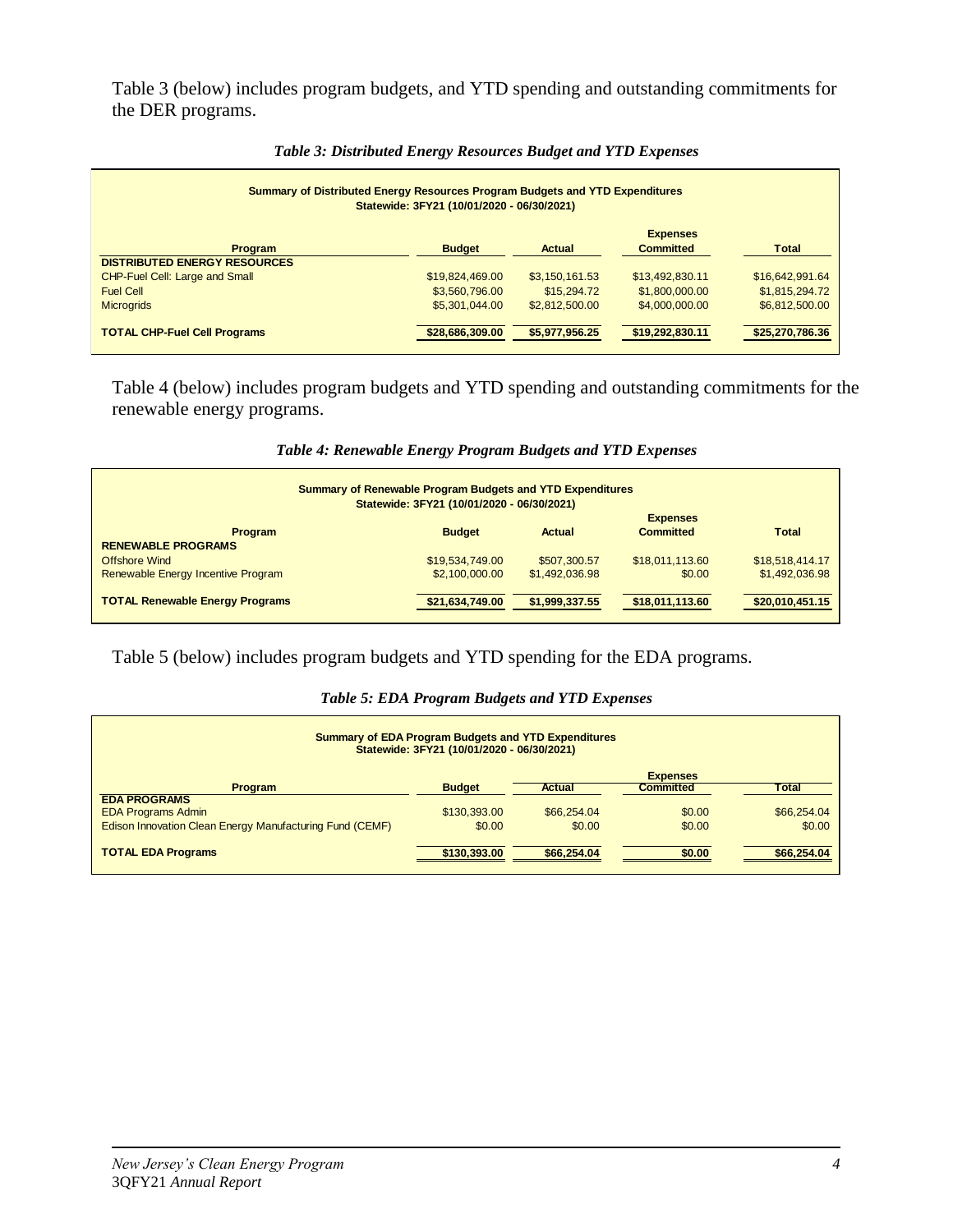The Division of Clean Energy strives to minimize administration costs, thereby maximizing the percentage of funding spent on direct incentives for the installation of energy efficiency and renewable energy measures. Table 6 (below) compares the DCE's expenditures with its approved budget for program administration.

|                                               | <b>Summary of NJCEP Planning &amp; Administration</b> |                 |                  |                 |
|-----------------------------------------------|-------------------------------------------------------|-----------------|------------------|-----------------|
|                                               | Statewide: 3FY21 (10/01/2020 - 06/30/2021)            |                 | <b>Expenses</b>  |                 |
| Program                                       | <b>Budget</b>                                         | <b>Actual</b>   | <b>Committed</b> | <b>Total</b>    |
| <b>Program Administration</b>                 |                                                       |                 |                  |                 |
| <b>BPU Program Administration</b>             | \$3,555,000.00                                        | \$2,411,314.81  | \$0.00           | \$2,411,314.81  |
| <b>Sub-Total: BPU Program Administration</b>  | \$3,555,000.00                                        | \$2,411,314.81  | \$0.00           | \$2,411,314.81  |
| <b>MARKETING</b>                              |                                                       |                 |                  |                 |
| <b>Marketing Contract</b>                     | \$7,568,006.00                                        | \$3,950,031.04  | \$3,617,974.96   | \$7,568,006.00  |
| <b>Sub-Total: Marketing</b>                   | \$7,568,006.00                                        | \$3,950,031.04  | \$3,617,974.96   | \$7,568,006.00  |
| <b>CEP Website</b>                            |                                                       |                 |                  |                 |
| <b>CEP Website</b>                            | \$400,000.00                                          | \$0.00          | \$0.00           | \$0.00          |
| <b>Sub-Total: CEP Website</b>                 | \$400,000,00                                          | \$0.00          | \$0.00           | \$0.00          |
|                                               |                                                       |                 |                  |                 |
| <b>Program Evaluation/Analysis</b>            |                                                       |                 |                  |                 |
| <b>Program Evaluation</b>                     | \$9,359,784.00                                        | \$576,033.30    | \$6,433,366.00   | \$7,009,399.30  |
| <b>Research and Analysis</b>                  | \$0.00                                                | \$0.00          | \$0.00           | \$0.00          |
| <b>Sub-Total: Program Evaluation/Analysis</b> | \$9,359,784.00                                        | \$576,033,30    | \$6,433,366,00   | \$7,009,399.30  |
| <b>OUTREACH AND EDUCATION</b>                 |                                                       |                 |                  |                 |
| <b>Sustainable Jersey</b>                     | \$988,435,00                                          | \$547,821.39    | \$471,055.43     | \$1,018,876.82  |
| <b>NJIT CE Learning Center</b>                | \$1,029,083.00                                        | \$709,268.49    | \$300,000.00     | \$1,009,268.49  |
| Conference                                    | \$750,000.00                                          | \$0.00          | \$105,000.00     | \$105,000.00    |
| Outreach, Website, Other                      | \$3,265,000.00                                        | \$3,162,228.08  | \$0.00           | \$3,162,228.08  |
| <b>Sub-Total: Outreach and Education</b>      | \$6,032,518.00                                        | \$4,419,317.96  | \$876,055.43     | \$5,295,373.39  |
| <b>MEMBERSHIPS</b>                            |                                                       |                 |                  |                 |
| <b>Memberships</b>                            | \$387,546.00                                          | \$48,525.45     | \$0.00           | \$48.525.45     |
| <b>Sub-Total: Memberships</b>                 | \$387,546.00                                          | \$48,525.45     | \$0.00           | \$48,525.45     |
| <b>TOTAL NJCEP Administration</b>             | \$27,302,854.00                                       | \$11,405,222.56 | \$10,927,396.39  | \$22,332,618.95 |

#### *Table 6: NJCEP Administration*

| <b>Summary of BPU Initiatives</b><br>Statewide: 3FY21 (10/01/2020 - 06/30/2021) |                 |                 |                                     |                 |  |  |  |
|---------------------------------------------------------------------------------|-----------------|-----------------|-------------------------------------|-----------------|--|--|--|
| Program                                                                         | <b>Budget</b>   | Actual          | <b>Expenses</b><br><b>Committed</b> | <b>Total</b>    |  |  |  |
| <b>Community Energy Grants</b>                                                  | \$560,000,00    | \$0.00          | \$495,000,00                        | \$495,000.00    |  |  |  |
| <b>Storage</b>                                                                  | \$0.00          | \$0.00          | \$0.00                              | \$0.00          |  |  |  |
| <b>Electric Vehicles</b>                                                        | \$25,037,885.00 | \$23,351,854.17 | \$1,767,417.48                      | \$25,119,271.65 |  |  |  |
| <b>NJ Wind</b>                                                                  | \$4,500,000,00  | \$0.00          | \$4,500,000,00                      | \$4,500,000.00  |  |  |  |
| <b>R&amp;D Energy Tech Hub</b>                                                  | \$1,250,000,00  | \$0.00          | \$1,250,000.00                      | \$1,250,000.00  |  |  |  |
| <b>Workforce Development</b>                                                    | \$4,500,000,00  | \$0.00          | \$4,500,000,00                      | \$4,500,000,00  |  |  |  |
| <b>TOTAL BPU Initiatives</b>                                                    | \$35,847,885.00 | \$23,351,854.17 | \$12,512,417.48                     | \$35,864,271.65 |  |  |  |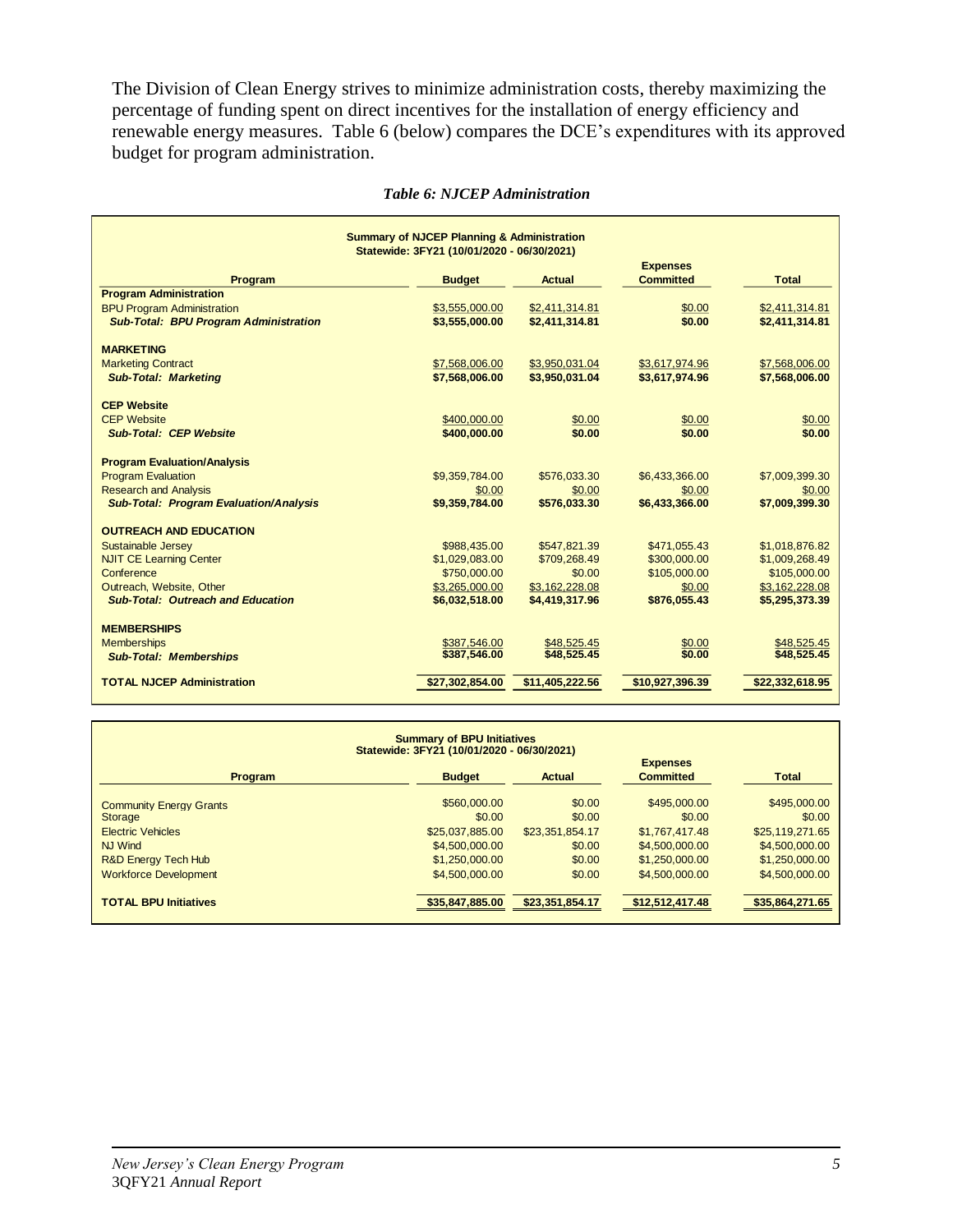In FY20, the BPU approved "enhanced incentives" for certain customers, including customers located in an Urban Enterprise Zone ("UEZ"); customers located in an Opportunity Zone ("OZ"); low to moderate income customers, including those living in "affordable housing"<sup>1</sup>; K-12 public schools; and municipal and county entities. Table 7 (below) includes data for customers eligible for an enhanced incentive.

Note: Effective February 1, 2021, enhanced incentives for prescriptive lighting measures (prescriptive lighting, lighting controls, and performance lighting) within the SmartStart and CTEEP programs have been eliminated.

|  |  |  | <b>Table 7: Enhanced Incentives</b> |
|--|--|--|-------------------------------------|
|--|--|--|-------------------------------------|

| New Jersey's Clean Energy Program         |  |  |
|-------------------------------------------|--|--|
| <b>Enhanced Incentives - Total</b>        |  |  |
| Reporting Period: 10/01/2020 to 06/30/20. |  |  |

|                                                              | Total Number Total Number<br>of Projects<br>Paid | of Projects<br><b>Committed</b> | <b>Base</b><br><b>Incentives Paid</b> | <b>Enhanced</b><br><b>Incentives Paid   Incentives Paid  </b>                                                          | <b>Total</b>                      | <b>Base</b><br><b>Incentives</b><br><b>Committed</b> | <b>Enhanced</b><br><b>Incentives</b><br><b>Committed</b> | <b>Total</b><br><b>Incentives</b><br><b>Committed</b> | <b>Total Incentives Paid</b><br>& Committed |
|--------------------------------------------------------------|--------------------------------------------------|---------------------------------|---------------------------------------|------------------------------------------------------------------------------------------------------------------------|-----------------------------------|------------------------------------------------------|----------------------------------------------------------|-------------------------------------------------------|---------------------------------------------|
| <b>TOTAL Residential</b><br><b>Programs</b>                  | 1335                                             | 395                             | \$2,301,143.33                        | \$997.500.00                                                                                                           | \$3,298,643.33                    | \$864.346.38                                         | \$372.500.00                                             | \$1,236,846.38                                        | \$4,535,489.71                              |
| <b>TOTAL Commercial &amp;</b><br><b>Industrial Buildinas</b> | 3144                                             | 1172                            |                                       | \$32,516,608.38   \$23,380,632.92   <mark>\$55,897,241.30  </mark> \$28,798,488.61   \$19,914,729.54   \$48,803,292.53 |                                   |                                                      |                                                          |                                                       | \$104,700,533.83                            |
| <b>TOTAL NJCEP</b><br><b>(ENHANCED INCENTIVES)</b>           | 4479                                             | 1567                            | \$34.817.751.71                       |                                                                                                                        | \$24.378.132.92   \$59.195.884.63 | \$29,662,834.99                                      | \$20.287.229.54 \$50.040.138.91                          |                                                       | \$109,236,023.54                            |

*Table 8: Expenditures by Expense Category*



As shown in Table 8 (above), 79.3% of 3QFY21 program expenditures were for rebates, grants, and other incentives. This includes rebates and other direct incentives paid to participating customers, along with the cost of any measures installed in customer homes, and any payments made pursuant to any NJCEP grant.

 $<sup>1</sup>$  Affordable Housing is defined as any housing that an official document identifies as participating in a federal, state, or</sup> local affordable housing program, including, by way of example only, the New Jersey Department of Community Affairs listing of Affordable Housing available here,

[https://www.state.nj.us/dca/divisions/codes/publications/developments.html,](https://www.state.nj.us/dca/divisions/codes/publications/developments.html) as well as official documents showing identification by the documents regarding New Jersey Housing and Mortgage Finance Agency, United States Low Income Housing Tax Credit ("LIHTC"), and United States Housing and Urban Development ("HUD").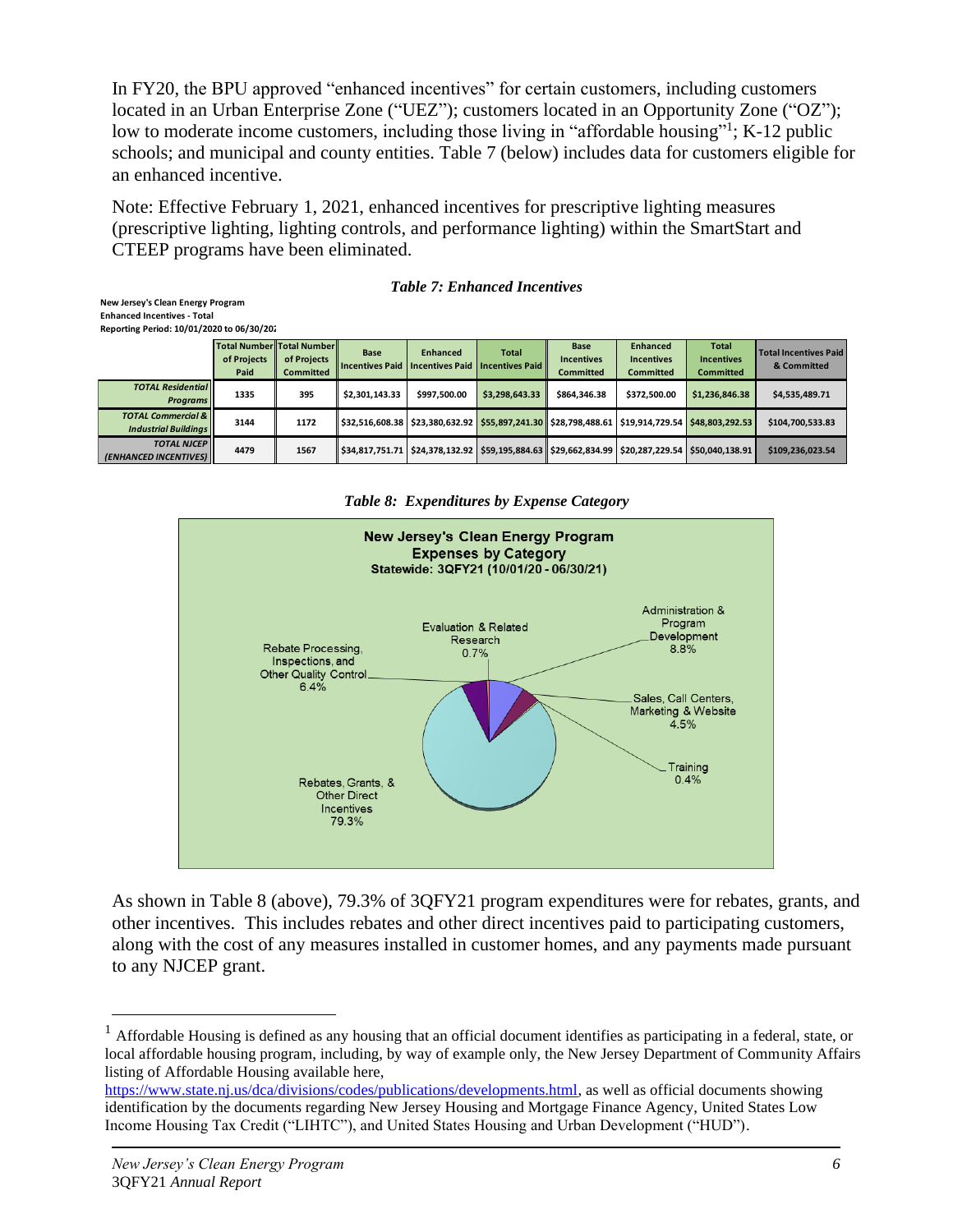The worksheets provided in Section III include detailed energy savings data, CHP-Fuel Cell generation data, and renewable energy generation data by program. The annual and lifetime savings/generation data are for measures installed from October 1, 2020 through June 30, 2021. Savings include reductions in electric energy and natural gas usage, as well as reductions in electric capacity requirements. CHP-Fuel Cell and renewable energy generation include both electric generation and capacity.

Annual savings/generation is equal to the annual savings/generation of any measure installed from October 1, 2020 through June 30, 2021. The lifetime savings/generation is the expected savings/generation over the expected life of these measures. Measure lives range from 15 years for certain lighting, such as LEDs, to 25 years for renewable energy systems and new home measures.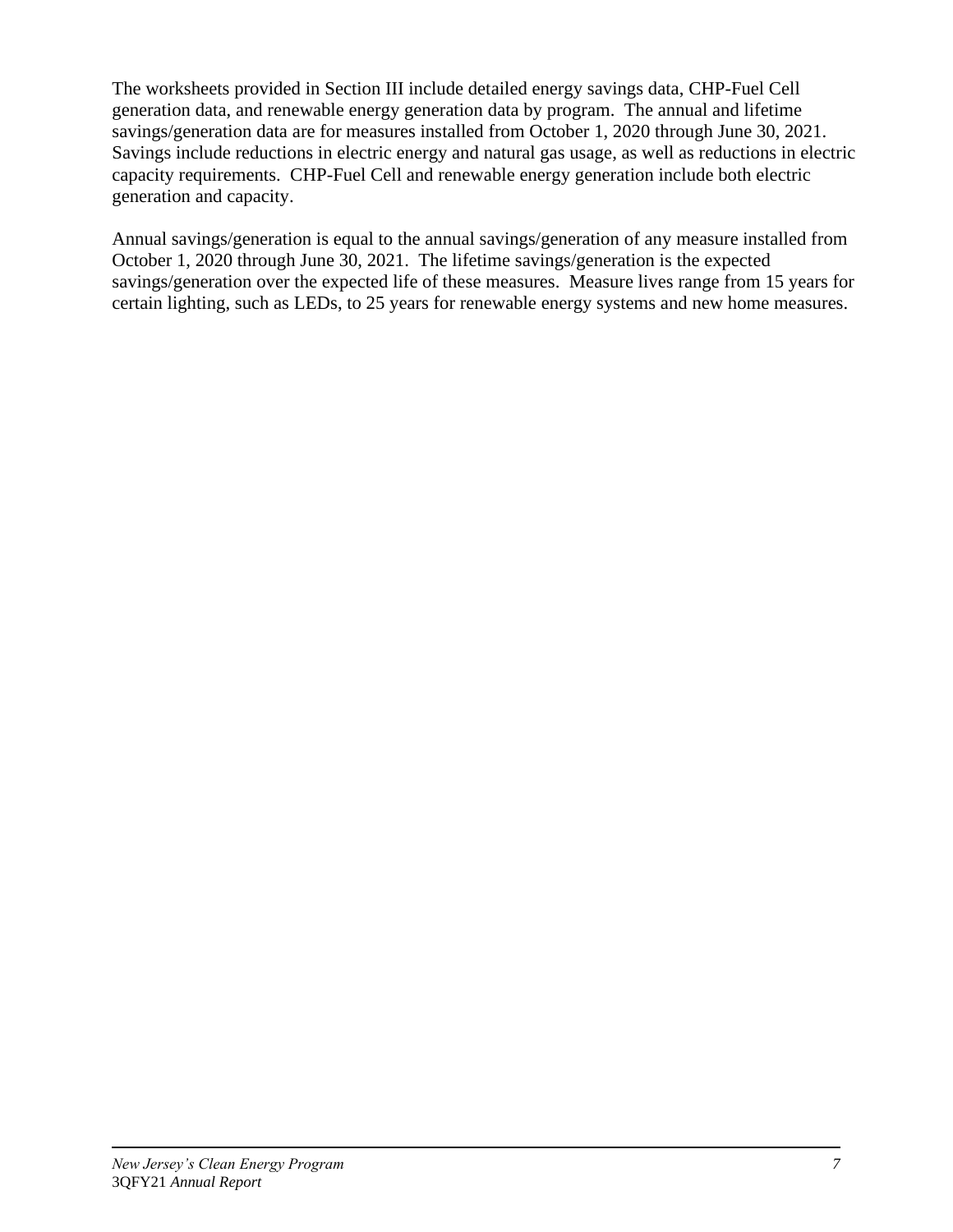Table 9 (below) summarizes annual and lifetime energy savings, CHP-Fuel Cell generation, and renewable energy generation from measures installed from October 1, 2020 through June 30, 2021.

|  |  | Table 9: Energy Savings/Energy Capacity and Generation |  |  |
|--|--|--------------------------------------------------------|--|--|
|  |  |                                                        |  |  |

|                                                                        | <b>Summary of Energy Savings/Energy Capacity and Generation</b><br>Statewide: 3FY21 (10/01/2020 - 06/30/2021) |                      |                      |
|------------------------------------------------------------------------|---------------------------------------------------------------------------------------------------------------|----------------------|----------------------|
|                                                                        | <b>Actual</b>                                                                                                 | <b>Committed</b>     | <b>Total</b>         |
| <b>Demand</b>                                                          |                                                                                                               |                      |                      |
| <b>kW Reduced</b>                                                      |                                                                                                               |                      |                      |
| <b>Energy Efficiency</b><br><b>CHP - Fuel Cell</b>                     | 80,552<br>91                                                                                                  | 109,446<br>5,737     | 189,997<br>5,829     |
|                                                                        |                                                                                                               |                      |                      |
| kW Installed (Capacity)                                                |                                                                                                               |                      |                      |
| <b>Renewable Energy</b>                                                | 221,755                                                                                                       | <b>NA</b>            | 221,755              |
| <b>CHP-Fuel Cell</b>                                                   | 3,586                                                                                                         | 17,678               | 21,264               |
| <b>Annual</b><br><b>MWh Saved</b>                                      |                                                                                                               |                      |                      |
| <b>Energy Efficiency</b>                                               | 678,010                                                                                                       | 314,276              | 992,285              |
| <b>CHP-Fuel Cell</b>                                                   | 250                                                                                                           | 22,314               | 22,564               |
| <b>MMBtu Saved</b><br><b>Energy Efficiency</b><br><b>CHP-Fuel Cell</b> | 943,281<br>76,762                                                                                             | 581,911<br>311,569   | 1,525,192<br>388,331 |
| <b>MWh Generated</b>                                                   |                                                                                                               |                      |                      |
| <b>Renewable Energy</b><br><b>CHP-Fuel Cell</b>                        | 266,106<br>26,889                                                                                             | <b>NA</b><br>128,601 | 266,106<br>155,489   |
|                                                                        |                                                                                                               |                      |                      |
| <b>Lifetime</b>                                                        |                                                                                                               |                      |                      |
| <b>Energy Efficiency</b>                                               | 9,904,056                                                                                                     | 4,721,814            | 14,625,870           |
| <b>CHP-Fuel Cell</b>                                                   | 3,743                                                                                                         | 436,461              | 440,204              |
| <b>MMBtu Saved</b>                                                     |                                                                                                               |                      |                      |
| <b>Energy Efficiency</b>                                               | 16,855,357                                                                                                    | 9,035,139            | 25,890,496           |
| <b>CHP-Fuel Cell</b>                                                   | 1,505,995                                                                                                     | 6,006,033            | 7,512,029            |
| <b>MWh Generated</b>                                                   |                                                                                                               |                      |                      |
| <b>Renewable Energy</b>                                                | 6,652,656                                                                                                     | <b>NA</b>            | 6,652,656            |
| <b>CHP-Fuel Cell</b>                                                   | 531,670                                                                                                       | 2,462,946            | 2,994,616            |
|                                                                        |                                                                                                               |                      |                      |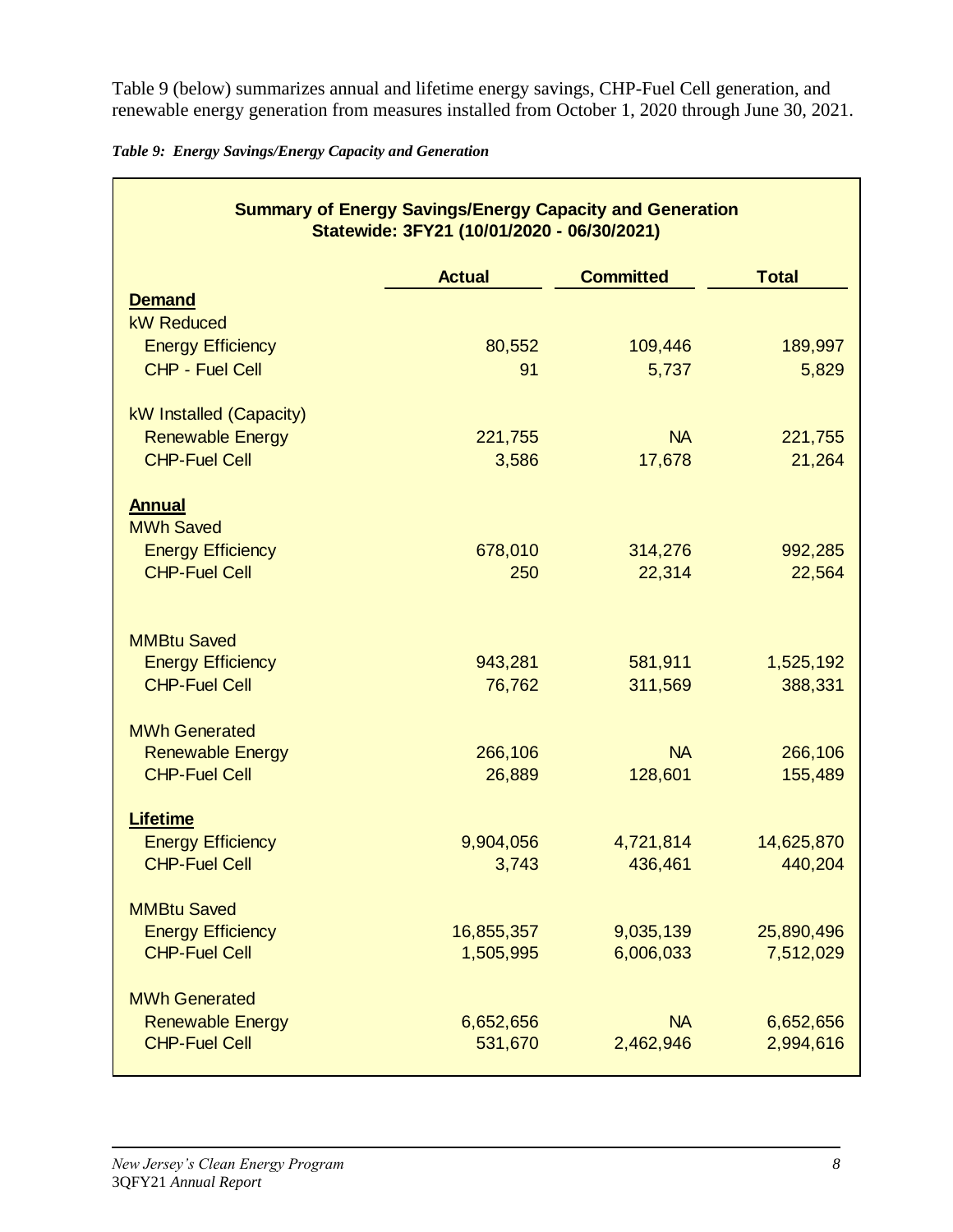Reducing electric and natural gas usage and generating electricity using renewable sources of electricity reduces the greenhouse gases that would have been emitted if the saved electricity or natural gas was otherwise used or if the electricity was generated on the electric grid. CHP-Fuel Cell projects also reduce greenhouse gas emissions, since they tend to use cleaner technologies that produce fewer emissions than if the electricity was generated by the grid. Table 10 (below) summarizes the emission reductions that result from the installation of program measures.

|  |  |  |  | <b>Table 10: Annual Emissions Reductions</b> |
|--|--|--|--|----------------------------------------------|
|--|--|--|--|----------------------------------------------|

| <b>Summary of Annual Emissions Reductions</b><br>Statewide: 3FY21 (10/01/2020 - 06/30/2021) |                               |
|---------------------------------------------------------------------------------------------|-------------------------------|
| CO <sub>2</sub> (Metric Tons)                                                               | <b>All</b><br><b>Programs</b> |
| <b>Energy Efficiency</b>                                                                    | 469,340                       |
| <b>CHP-Fuel Cell</b>                                                                        | 7,601                         |
| <b>Renewable Energy</b>                                                                     | 156,277<br>633,218            |
| <b>NOX (Metric Tons)</b>                                                                    |                               |
| <b>Energy Efficiency</b>                                                                    | 311.77                        |
| <b>CHP-Fuel Cell</b>                                                                        | $-5.29$                       |
| <b>Renewable Energy</b><br><b>Total</b>                                                     | 100.39<br>406.87              |
| <b>SO2 (Metric Tons)</b>                                                                    |                               |
| <b>Energy Efficiency</b><br><b>CHP-Fuel Cell</b>                                            | 206.42<br>2.19                |
| <b>Renewable Energy</b>                                                                     | 81.04                         |
| <b>Total</b>                                                                                | 289.65                        |
| <u>Hg (Grams)</u>                                                                           |                               |
| <b>Energy Efficiency</b>                                                                    | 745.59                        |
| <b>CHP - Fuel Cell</b>                                                                      | 0.27                          |
| <b>Renewable Energy</b><br><b>Total</b>                                                     | 292.72<br>1,038.58            |

Additional information about New Jersey's Clean Energy Program can be found at [www.njcleanenergy.com.](http://www.njcleanenergy.com/)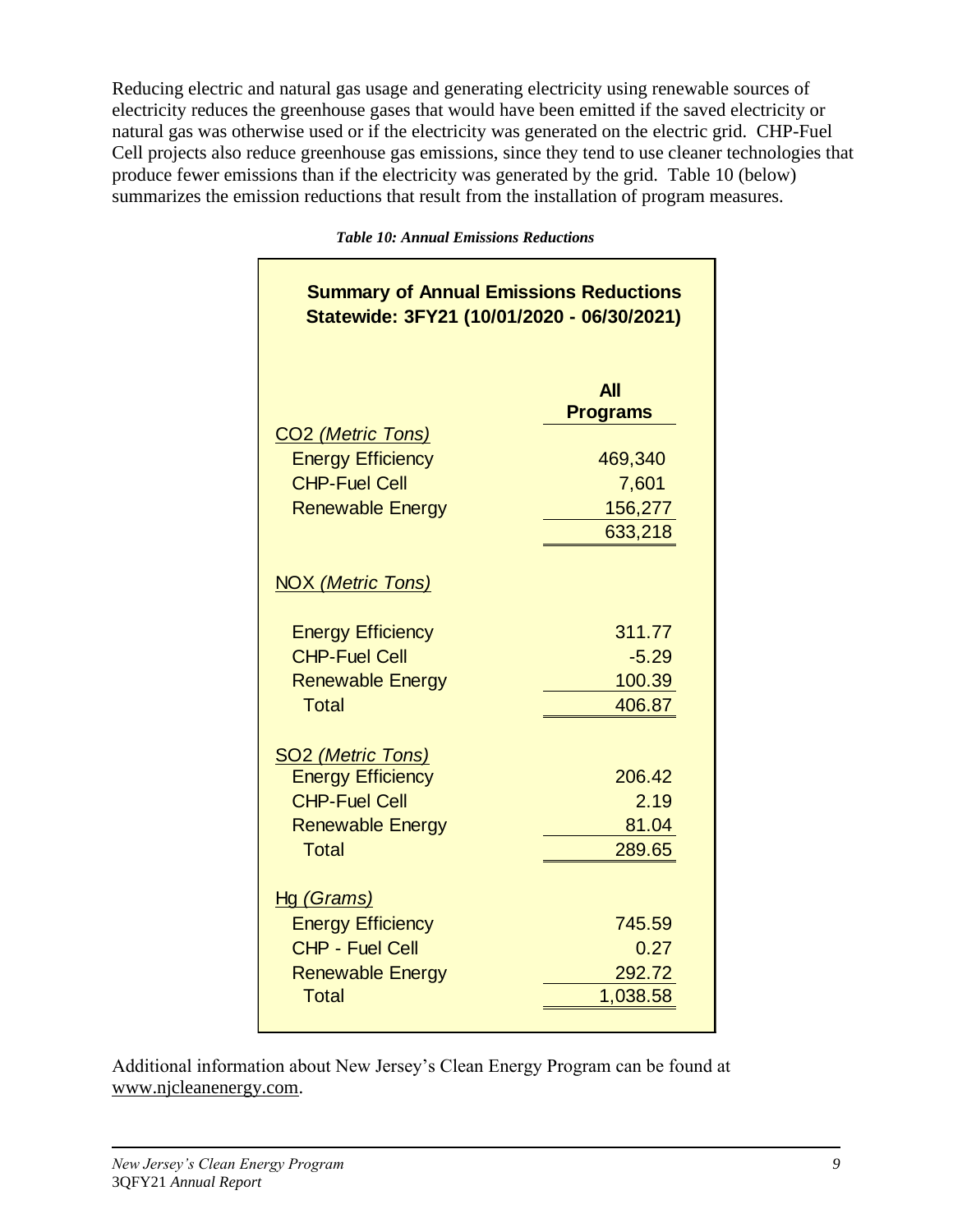# **II. Introduction**

This document reports the results of New Jersey's Clean Energy Program for FY21. With its 2001 Comprehensive Resource Analysis ("CRA") Order, the Board required the implementation of new energy efficiency programs to replace existing demand side management ("DSM") programs and the development of programs to foster new clean energy resources, such as those provided by renewable energy sources. Starting in 2007 and through 2015, the programs were managed by the DCE, primarily through contracts with Honeywell Utility Solutions ("Honeywell") and TRC. Starting in 2016, the programs were managed by the DCE through the NJCEP Program Administrator contract awarded to TRC and members of its implementation team, including CLEAResult.

Included in this report are financial, tracking metric, energy savings, and emissions reduction data for the energy efficiency and renewable energy programs managed by the TRC team, as well as New Jersey's six investor-owned electric and natural gas utilities, which continue to manage the Comfort Partners low-income program, i.e., Atlantic City Electric Company ("ACE"), Jersey Central Power & Light Co. ("JCP&L"), New Jersey Natural Gas Co. ("NJNG"), Elizabethtown Gas Co. ("E-Town"), Public Service Electric & Gas Co. ("PSE&G"), and South Jersey Gas Co. ("SJG"), by the NJ Economic Development Authority, and by the DCE.

This report presents program results for the period from October 1, 2020 through June 30, 2021, also referred to as 3QFY21. The data worksheets included in Section III have been formatted to reflect the Board's actions in adding, deleting, or modifying the lineup of programs offered through that time. Program financial results for the period are measured against those budgets.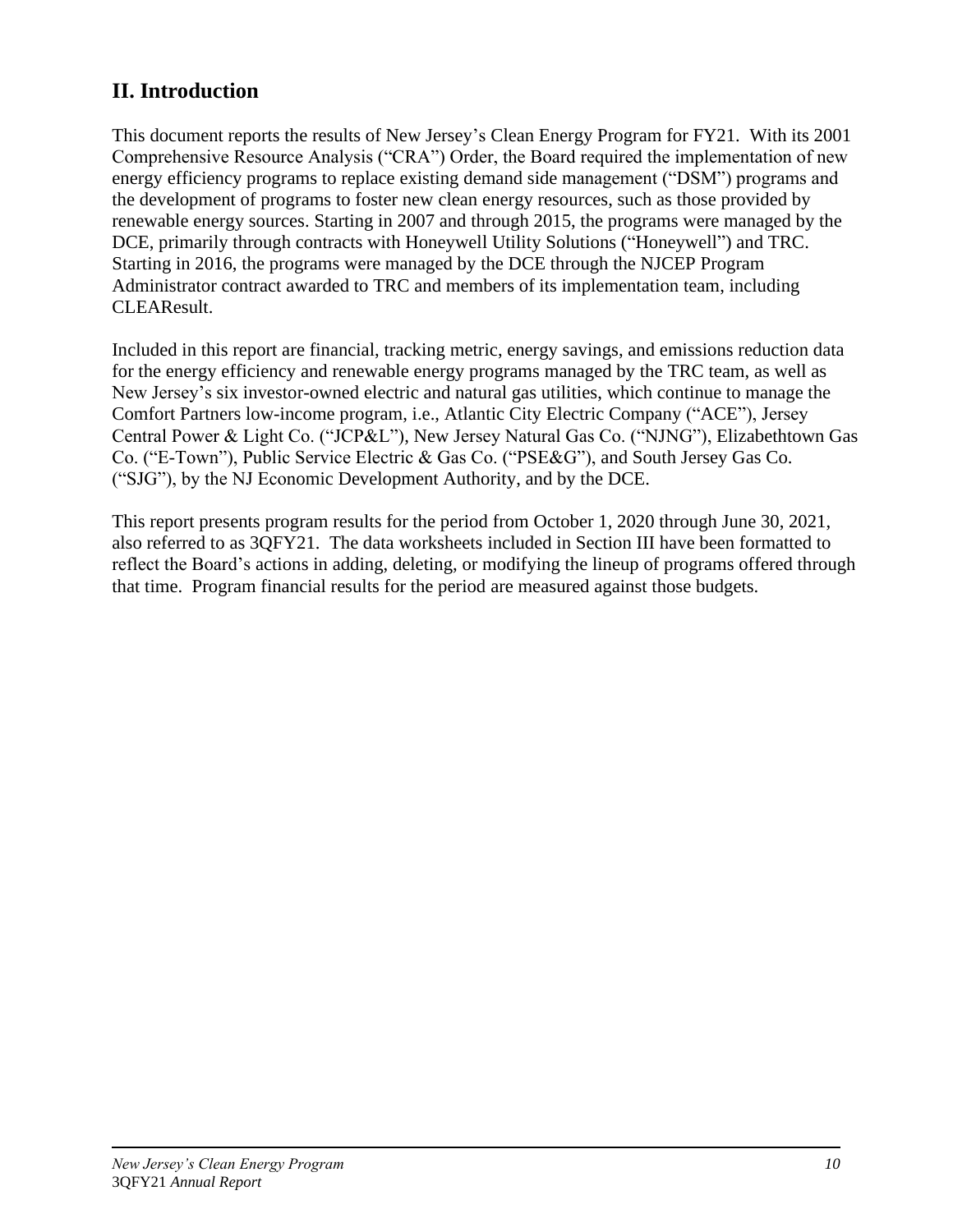The Board approved the following FY21 Clean Energy Programs:

# **RESIDENTIAL ENERGY EFFICIENCY PROGRAMS**

Existing Homes Residential New Construction Energy Efficient Products

**RESIDENTIAL LOW-INCOME PROGRAM**

Comfort Partners

## **COMMERCIAL AND INDUSTRIAL ("C&I") ENERGY EFFICIENCY PROGRAMS**

Commercial & Industrial Buildings Direct Install Local Government Energy Audit State Facilities Initiative

#### **RENEWABLE ENERGY PROGRAMS**

Offshore Wind Community Solar Renewable Energy Incentive Program ("REIP")

## **DISTRIBUTED ENERGY RESOURCES**

Combined Heat and Power Renewable Energy Storage Fuel Cell Microgrids

## **EDA PROGRAMS**

Edison Innovation Clean Energy Manufacturing Fund ("CEMF")

#### **PLANNING & ADMINISTRATION**

BPU Program Administration (includes staff salaries) Marketing – Program Evaluation & Analysis Outreach & Education Sponsorships

### **BPU INITIATIVES**

Community Grants Storage Electric Vehicles NJ Wind R&D Energy Tech Hub Workforce Development Curriculum

Following are detailed reporting data worksheets that support the expense and metric tracking results.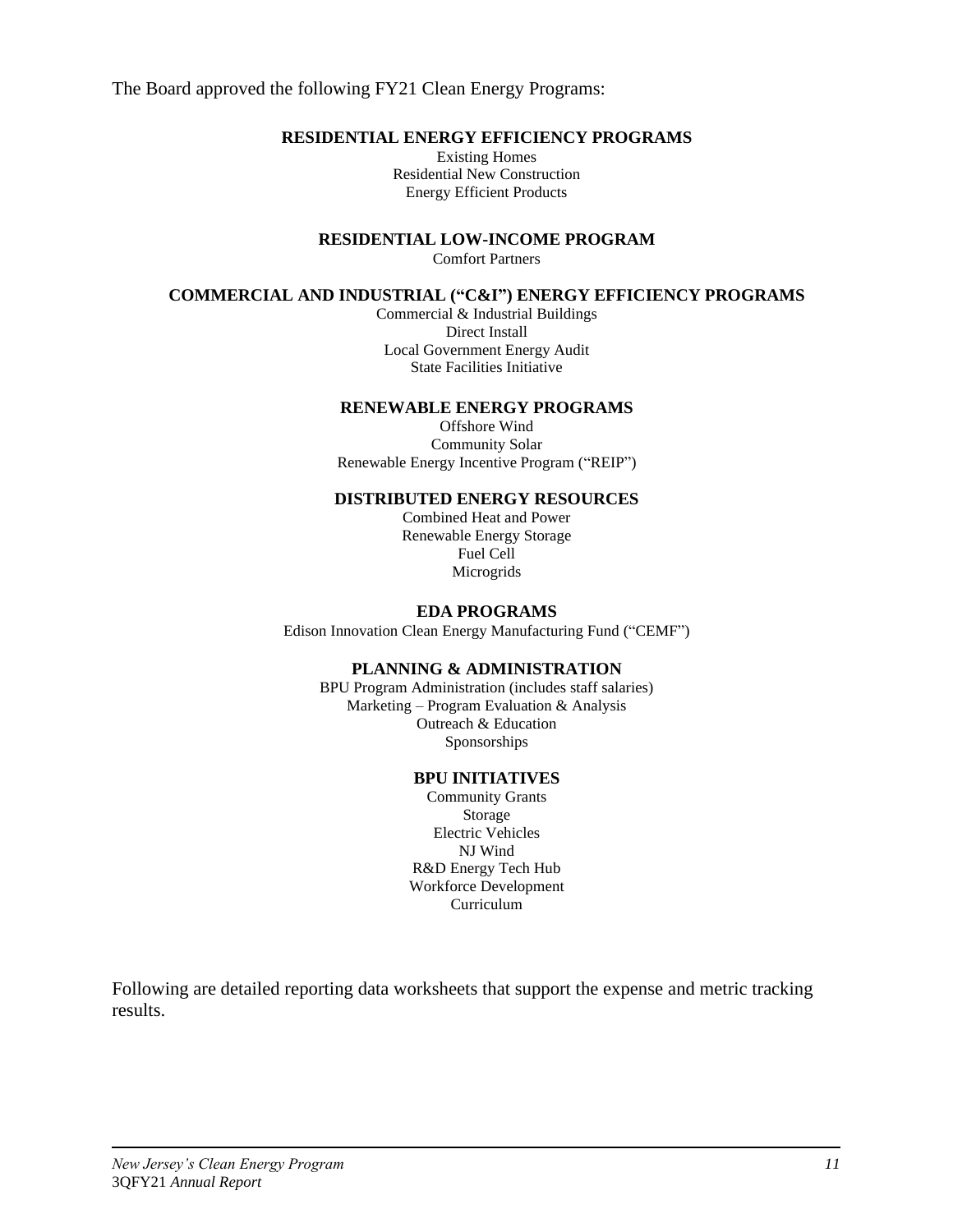# **Section III 3QFY21 Reporting Data Worksheets**

The following tables provide cumulative information regarding various aspects of New Jersey's Clean Energy Program for the first Quarter of FY21, i.e., from October 1, 2020 through June 30, 2021. This data has been compiled by the NJCEP's current Program Administrator, TRC, using the NJCEP's Information Management System ("IMS"), a custom data tracking application administered and maintained by TRC.

Reported data includes: (1) expenses and commitments compared to approved budgets, (2) expenses by cost category, (3) electric savings, generation, and gas and other fuel savings compared to goals, (4) electric savings, generation, and gas and other fuel saving quantities, (5) calculated emissions reductions, and (6) metrics. All data is associated with NJCEP activity during the reporting period.

| Statewide Summary - New Jersey's Clean Energy Program<br>Reporting Period: 10/01/2020 thru 06/30/2021<br>Budgets in effect as of: 06/13/2021<br>Program | <b>Total Actual</b><br><b>NJCEP</b><br><b>Expenditures</b> | <b>Administration</b><br>and Program<br><b>Development</b> | Sales, Call<br>Centers.<br><b>Marketing and</b><br>Website | <b>Training</b> | Rebates.Grants.<br>and Other Direct<br><b>Incentives</b> | <b>Rebate Processing,</b><br>Inspections, and<br><b>Other Quality</b><br><b>Control</b> | <b>Evaluation and</b><br><b>Related</b><br>Research |
|---------------------------------------------------------------------------------------------------------------------------------------------------------|------------------------------------------------------------|------------------------------------------------------------|------------------------------------------------------------|-----------------|----------------------------------------------------------|-----------------------------------------------------------------------------------------|-----------------------------------------------------|
| <b>Energy Efficiency Programs</b>                                                                                                                       | \$135,409,053.22                                           | \$11,260,765.13                                            | \$909,476.70                                               | \$724,338.96    | \$114,747,292.53                                         | \$7,663,809.90                                                                          | \$103,370.00                                        |
| <b>Distributed Energy Resources</b>                                                                                                                     | \$5.977.956.25                                             | \$479,499.89                                               | \$32,630.22                                                | \$0.00          | \$2,592,705.37                                           | \$2,873,120.77                                                                          | \$0.00                                              |
| Renewable Energy Programs                                                                                                                               | \$1,999,337.55                                             | \$658,173.77                                               | \$32,630.22                                                | \$0.00          | \$0.00                                                   | \$801,232.99                                                                            | \$507,300.57                                        |
| <b>EDA Programs</b>                                                                                                                                     | \$66,254.04                                                | \$66,254.04                                                | \$0.00                                                     | \$0.00          | \$0.00                                                   | \$0.00                                                                                  | \$0.00                                              |
| Planning and Administration                                                                                                                             | \$11,405,222.56                                            | \$2,411,314.81                                             | \$7,112,259.12                                             | \$0.00          | \$1,305,615.33                                           | \$0.00                                                                                  | \$576,033.30                                        |
| <b>BPU Initiatives</b>                                                                                                                                  | \$23,351,854.16                                            | \$748,079.16                                               | \$0.00                                                     | \$0.00          | \$22,603,775.00                                          | \$0.00                                                                                  | \$0.00                                              |
| <b>TOTAL</b>                                                                                                                                            | \$178.209.677.78                                           | \$15,624,086.80                                            | \$8.086.996.26                                             | \$724.338.96    | \$141.249.388.23                                         | \$11.338.163.66                                                                         | \$1,186,703.87                                      |
| <b>Percent of Total</b>                                                                                                                                 | 100.00%                                                    | 8.77%                                                      | 4.54%                                                      | 0.41%           | 79.26%                                                   | 6.36%                                                                                   | 0.67%                                               |

#### **New Jersey's Clean Energy Program** *Detailed Expense Data for Reporting Year*

|                                                          | <b>Total Actual</b> | <b>Administration</b> | Sales, Call          |                 | Rebates, Grants,  | <b>Rebate</b><br>Processing. | <b>Evaluation and</b> |
|----------------------------------------------------------|---------------------|-----------------------|----------------------|-----------------|-------------------|------------------------------|-----------------------|
| <b>Statewide Summary - Energy Efficiency Programs</b>    | <b>NJCEP</b>        | and Program           | Centers,             | <b>Training</b> | and Other Direct  | Inspections, and             | <b>Related</b>        |
| Reporting Period: 10/01/2020 thru 06/30/2021             | <b>Expenditures</b> | <b>Development</b>    | <b>Marketing and</b> |                 | <b>Incentives</b> | <b>Other Quality</b>         | <b>Research</b>       |
| Program                                                  |                     |                       | Website              |                 |                   | <b>Control</b>               |                       |
| <b>Residential Energy Efficiency Programs</b>            |                     |                       |                      |                 |                   |                              |                       |
| <b>Existing Homes</b>                                    | \$23,668,200.57     | \$2,157,248.46        | \$65,260.35          | \$279,000.00    | \$19,323,844.44   | \$1,842,847.32               | \$0.00                |
| Residential HVAC - Electric & Gas                        | \$10,409,212.36     | \$1,139,909.73        | \$32,630.13          | \$193,500.00    | \$8,406,960.78    | \$636,211.72                 | \$0.00                |
| Home Performance with Energy Star                        | \$13,258,988.21     | \$1,017,338.73        | \$32,630.22          | \$85,500.00     | \$10,916,883.66   | \$1,206,635.60               | \$0.00                |
| <b>Residential New Construction</b>                      | \$5,165,952.55      | \$1,165,876.71        | \$32,630.13          | \$0.00          | \$3,498,103.76    | \$469,341.95                 | \$0.00                |
| <b>Energy Efficient Products</b>                         | \$22,438,613.27     | \$746,143.98          | \$32,630.22          | \$0.00          | \$19,054,087.86   | \$2,605,751.21               | \$0.00                |
| <b>Sub-Total: Residential Energy Efficiency Programs</b> | \$51,272,766.39     | \$4,069,269.15        | \$130,520.70         | \$279,000.00    | \$41,876,036.06   | \$4,917,940.48               | \$0.00                |
| <b>Residential Low Income</b>                            |                     |                       |                      |                 |                   |                              |                       |
| <b>Comfort Partners</b>                                  | \$22,314,546.15     | \$1,596,735.69        | \$517,914.42         | \$408,838.96    | \$18,931,649.77   | \$756,037.31                 | \$103,370.00          |
| <b>Sub-Total: Residential Low Income</b>                 | \$22,314,546.15     | \$1,596,735.69        | \$517,914.42         | \$408,838.96    | \$18,931,649.77   | \$756,037.31                 | \$103,370.00          |
| C & I Energy Efficiency Programs                         |                     |                       |                      |                 |                   |                              |                       |
| C&I Buildings                                            | \$46,577,383.59     | \$4,198,635.54        | \$195,781.14         | \$36,500.00     | \$40,394,215.02   | \$1,752,251.89               | \$0.00                |
| C&I New Construction                                     | \$1,140,129.91      | \$696,366.60          | \$32,630.22          | \$0.00          | \$354,266.35      | \$56,866.74                  | \$0.00                |
| C&I Retrofit                                             | \$32,160,458.58     | \$1,155,274.26        | \$32,630.13          | \$0.00          | \$29,644,237.08   | \$1,328,317.11               | \$0.00                |
| Pay-for-Performance New Construction                     | \$2,521,601.79      | \$713,465.44          | \$32,630.22          | \$36,500.00     | \$1,693,098.97    | \$45,907.16                  | \$0.00                |
| Pay-for-Performance                                      | \$4,688,265.13      | \$824,040.96          | \$32,630.22          | \$0.00          | \$3,624,000.04    | \$207,593.91                 | \$0.00                |
| Custom C&I Pilot                                         | \$511,450.46        | \$80,604.69           | \$32,630.13          | \$0.00          | \$351,447.53      | \$46,768.11                  | \$0.00                |
| Large Energy Users Program                               | \$5,555,477.72      | \$728,883.59          | \$32,630.22          | \$0.00          | \$4,727,165.05    | \$66,798.86                  | \$0.00                |
| Local Government Energy Audit                            | \$1,697,355.40      | \$668,268.14          | \$32,630.22          | \$0.00          | \$856,406.72      | \$140,050.32                 | \$0.00                |
| Direct Install                                           | \$12.673.089.19     | \$727,856.61          | \$32,630.22          | \$0.00          | \$11,815,072.46   | \$97.529.90                  | \$0.00                |
| <b>Sub-Total: C &amp; I Energy Efficiency Programs</b>   | \$60,947,828.18     | \$5,594,760.29        | \$261,041.58         | \$36,500.00     | \$53,065,694.20   | \$1,989,832.11               | \$0.00                |
| <b>State Facilities Initiative</b>                       |                     |                       |                      |                 |                   |                              |                       |
| <b>State Facilities Initiative</b>                       | \$873,912.50        | \$0.00                | \$0.00               | \$0.00          | \$873,912.50      | \$0.00                       | \$0.00                |
| <b>Sub-Total: State Facilities Initiative</b>            | \$873,912.50        | \$0.00                | \$0.00               | \$0.00          | \$873,912.50      | \$0.00                       | \$0.00                |
| <b>Acoustical Testing Pilot</b>                          |                     |                       |                      |                 |                   |                              |                       |
| <b>Acoustical Testing Pilot</b>                          | \$0.00              | \$0.00                | \$0.00               | \$0.00          | \$0.00            | \$0.00                       | \$0.00                |
| <b>Sub-Total: Acoustical Testing Pilot</b>               | \$0.00              | \$0.00                | \$0.00               | \$0.00          | \$0.00            | \$0.00                       | \$0.00                |
| <b>TOTAL</b>                                             | \$135,409,053.22    | \$11,260,765.13       | \$909,476.70         | \$724,338.96    | \$114,747,292.53  | \$7,663,809.90               | \$103,370.00          |
| <b>Percent of Total</b>                                  | 100.00%             | 8.32%                 | 0.67%                | 0.53%           | 84.74%            | 5.66%                        | 0.08%                 |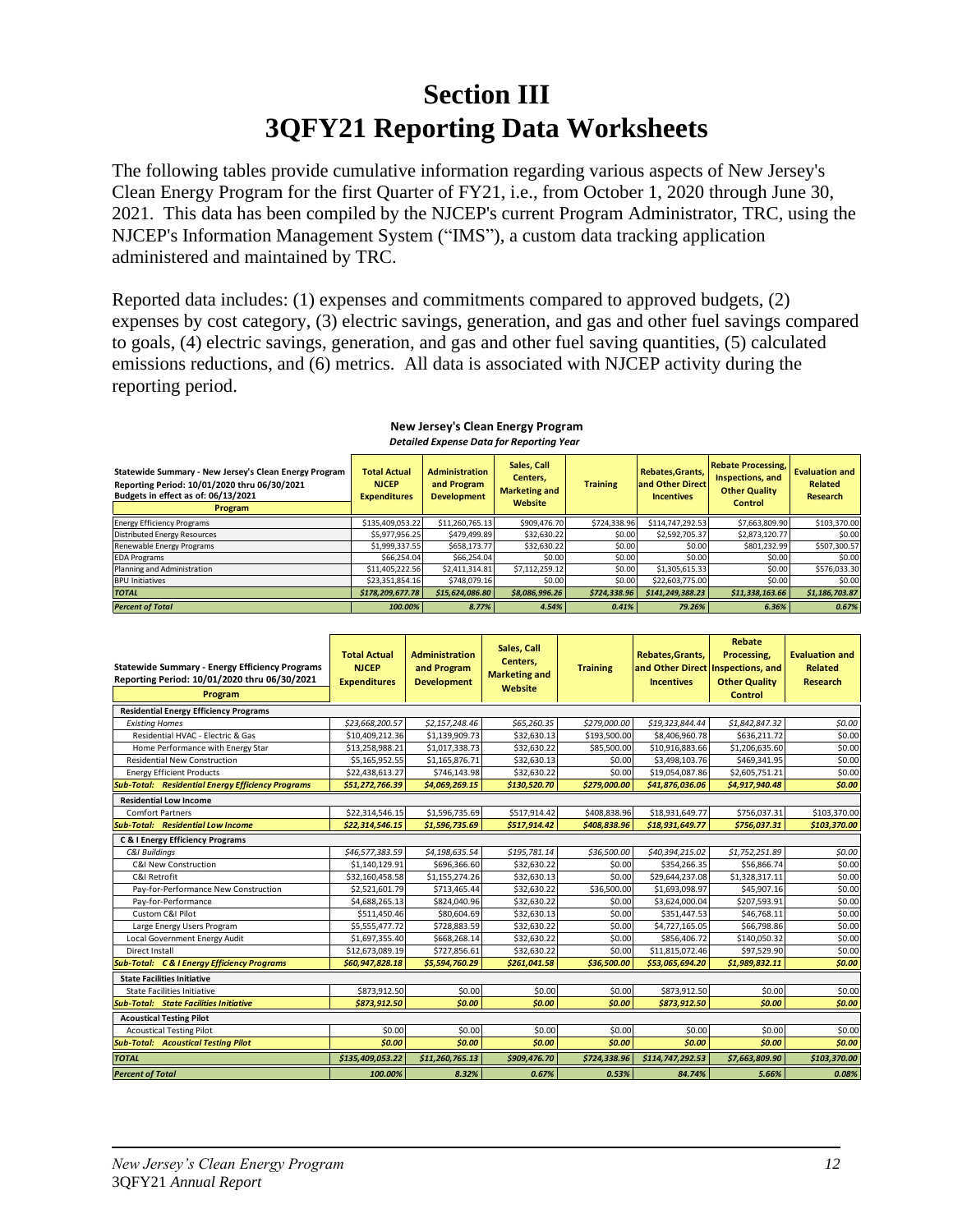| <b>Statewide Summary - Distributed Energy Resources</b><br>Reporting Period: 10/01/2020 thru 06/30/2021<br><b>Program</b> | <b>Total Actual</b><br><b>NJCEP</b><br><b>Expenditures</b> | <b>Administration</b><br>and Program<br><b>Development</b> | Sales, Call<br>Centers,<br><b>Marketing and</b><br>Website | <b>Training</b> | Rebates, Grants,<br><b>Incentives</b> | Rebate<br>Processing.<br>and Other Direct Inspections, and<br><b>Other Quality</b><br><b>Control</b> | <b>Evaluation and</b><br><b>Related</b><br><b>Research</b> |
|---------------------------------------------------------------------------------------------------------------------------|------------------------------------------------------------|------------------------------------------------------------|------------------------------------------------------------|-----------------|---------------------------------------|------------------------------------------------------------------------------------------------------|------------------------------------------------------------|
| CHP                                                                                                                       | \$3,150,161.53                                             | \$479,499.89                                               | \$32,630.22                                                | \$0.00          | \$2,592,705.37                        | \$45,326.05                                                                                          | \$0.00                                                     |
| Fuel Cell                                                                                                                 | \$15,294.72                                                | \$0.00                                                     | \$0.00                                                     | \$0.00          | \$0.00                                | \$15,294.72                                                                                          | \$0.00                                                     |
| Microgrids                                                                                                                | \$2,812,500.00                                             | \$0.00                                                     | \$0.00                                                     | \$0.00          | \$0.00                                | \$2,812,500.00                                                                                       | \$0.00                                                     |
| <b>TOTAL</b>                                                                                                              | \$5.977.956.25                                             | \$479.499.89                                               | \$32,630.22                                                | \$0.00          | \$2.592.705.37                        | \$2,873,120.77                                                                                       | \$0.00                                                     |
| <b>Percent of Total</b>                                                                                                   | 100.00%                                                    | 8.02%                                                      | 0.55%                                                      | 0.00%           | 43.37%                                | 48.06%                                                                                               | 0.00%                                                      |

| Statewide Summary - Renewable Energy Programs<br>Reporting Period: 10/01/2020 thru 06/30/2021<br><b>Program</b> | <b>Total Actual</b><br><b>NJCEP</b><br><b>Expenditures</b> | <b>Administration</b><br>and Program<br><b>Development</b> | Sales, Call<br>Centers,<br><b>Marketing and</b><br>Website | <b>Training</b> | <b>Rebates.Grants.</b><br><b>Incentives</b> | Rebate<br>Processing,<br>and Other Direct Inspections, and<br><b>Other Quality</b><br><b>Control</b> | <b>Evaluation and</b><br><b>Related</b><br>Research |
|-----------------------------------------------------------------------------------------------------------------|------------------------------------------------------------|------------------------------------------------------------|------------------------------------------------------------|-----------------|---------------------------------------------|------------------------------------------------------------------------------------------------------|-----------------------------------------------------|
| Offshore Wind                                                                                                   | \$507,300.57                                               | \$0.00                                                     | \$0.00                                                     | \$0.00          | \$0.00                                      | \$0.00                                                                                               | \$507,300.57                                        |
| Solar Registration                                                                                              | \$1.492.036.98                                             | \$658,173.77                                               | \$32,630.22                                                | \$0.00          | \$0.00                                      | \$801.232.99                                                                                         | \$0.00                                              |
| <b>TOTAL</b>                                                                                                    | \$1,999,337.55                                             | \$658,173.77                                               | \$32,630.22                                                | \$0.00          | \$0.00                                      | \$801,232.99                                                                                         | \$507,300.57                                        |
| <b>Percent of Total</b>                                                                                         | 100.00%                                                    | 32.92%                                                     | 1.63%                                                      | 0.00%           | 0.00%                                       | 40.07%                                                                                               | 25.37%                                              |

| <b>Statewide Summary - EDA Programs</b><br>Reporting Period: 10/01/2020 thru 06/30/2021<br><b>Program</b> | <b>Total Actual</b><br><b>NJCEP</b><br><b>Expenditures</b> | <b>Administration</b><br>and Program<br><b>Development</b> | Sales, Call<br>Centers,<br><b>Marketing and</b><br>Website | <b>Training</b> | <b>Rebates.Grants.</b><br><b>Incentives</b> | Rebate<br>Processing.<br>and Other Direct Inspections, and<br><b>Other Quality</b><br><b>Control</b> | <b>Evaluation and</b><br><b>Related</b><br>Research |
|-----------------------------------------------------------------------------------------------------------|------------------------------------------------------------|------------------------------------------------------------|------------------------------------------------------------|-----------------|---------------------------------------------|------------------------------------------------------------------------------------------------------|-----------------------------------------------------|
| <b>EDA Programs Admin</b>                                                                                 | \$66,254.04                                                | \$66.254.04                                                | \$0.00                                                     | \$0.00          | \$0.00                                      | \$0.00                                                                                               | \$0.00                                              |
| Edison Innovation Clean Energy Manufacturing Fund (CEMF)                                                  | \$0.00                                                     | \$0.00                                                     | \$0.00                                                     | \$0.00          | \$0.00                                      | \$0.00                                                                                               | \$0.00                                              |
| <b>TOTAL</b>                                                                                              | \$66.254.04                                                | \$66,254.04                                                | \$0.00                                                     | \$0.00          | \$0.00                                      | \$0.00                                                                                               | \$0.00                                              |
| <b>Percent of Total</b>                                                                                   | 100.00%                                                    | 100.00%                                                    | 0.00%                                                      | 0.00%           | 0.00%                                       | 0.00%                                                                                                | 0.00%                                               |

| Statewide Summary - Planning and Administration<br>Reporting Period: 10/01/2020 thru 06/30/2021<br>Program | <b>Total Actual</b><br><b>NJCEP</b><br><b>Expenditures</b> | <b>Administration</b><br>and Program<br><b>Development</b> | Sales, Call<br>Centers,<br><b>Marketing and</b><br>Website | <b>Training</b> | Rebates, Grants,<br>and Other Direct Inspections, and<br><b>Incentives</b> | <b>Rebate</b><br>Processing,<br><b>Other Quality</b><br><b>Control</b> | <b>Evaluation and</b><br><b>Related</b><br><b>Research</b> |
|------------------------------------------------------------------------------------------------------------|------------------------------------------------------------|------------------------------------------------------------|------------------------------------------------------------|-----------------|----------------------------------------------------------------------------|------------------------------------------------------------------------|------------------------------------------------------------|
| <b>BPU Program Administration</b>                                                                          |                                                            |                                                            |                                                            |                 |                                                                            |                                                                        |                                                            |
| <b>BPU Program Administration</b>                                                                          | \$2,411,314.81                                             | \$2,411,314.81                                             | \$0.00                                                     | \$0.00          | \$0.00                                                                     | \$0.00                                                                 | \$0.00                                                     |
| <b>Sub-Total: BPU Program Administration</b>                                                               | \$2,411,314.81                                             | \$2,411,314.81                                             | \$0.00                                                     | \$0.00          | \$0.00                                                                     | \$0.00                                                                 | \$0.00                                                     |
| <b>Marketing</b>                                                                                           |                                                            |                                                            |                                                            |                 |                                                                            |                                                                        |                                                            |
| <b>Marketing Contract</b>                                                                                  | \$3,950,031.04                                             | \$0.00                                                     | \$3,950,031.04                                             | \$0.00          | \$0.00                                                                     | \$0.00                                                                 | \$0.00                                                     |
| <b>Sub-Total: Marketing</b>                                                                                | \$3,950,031.04                                             | \$0.00                                                     | \$3,950,031.04                                             | \$0.00          | \$0.00                                                                     | \$0.00                                                                 | \$0.00                                                     |
| <b>CEP Website</b>                                                                                         |                                                            |                                                            |                                                            |                 |                                                                            |                                                                        |                                                            |
| <b>CEP Website</b>                                                                                         | \$0.00                                                     | \$0.00                                                     | \$0.00                                                     | \$0.00          | \$0.00                                                                     | \$0.00                                                                 | \$0.00                                                     |
| <b>Sub-Total: CEP Website</b>                                                                              | \$0.00                                                     | \$0.00                                                     | \$0.00                                                     | \$0.00          | \$0.00                                                                     | \$0.00                                                                 | \$0.00                                                     |
| <b>Program Evaluation/Analysis</b>                                                                         |                                                            |                                                            |                                                            |                 |                                                                            |                                                                        |                                                            |
| Program Evaluation                                                                                         | \$576.033.30                                               | \$0.00                                                     | \$0.00                                                     | \$0.00          | \$0.00                                                                     | \$0.00                                                                 | \$576.033.30                                               |
| <b>Research and Analysis</b>                                                                               | \$0.00                                                     | \$0.00                                                     | \$0.00                                                     | \$0.00          | \$0.00                                                                     | \$0.00                                                                 | \$0.00                                                     |
| <b>Sub-Total: Program Evaluation/Analysis</b>                                                              | \$576.033.30                                               | \$0.00                                                     | \$0.00                                                     | \$0.00          | \$0.00                                                                     | \$0.00                                                                 | \$576,033.30                                               |
| <b>Outreach and Education</b>                                                                              |                                                            |                                                            |                                                            |                 |                                                                            |                                                                        |                                                            |
| Sustainable Jersey                                                                                         | \$709,268.49                                               | \$0.00                                                     | \$0.00                                                     | \$0.00          | \$709,268.49                                                               | \$0.00                                                                 | \$0.00                                                     |
| <b>NJIT Learning Center</b>                                                                                | \$547.821.39                                               | \$0.00                                                     | \$0.00                                                     | \$0.00          | \$547.821.39                                                               | \$0.00                                                                 | \$0.00                                                     |
| Conference                                                                                                 | \$0.00                                                     | \$0.00                                                     | \$0.00                                                     | \$0.00          | \$0.00                                                                     | \$0.00                                                                 | \$0.00                                                     |
| Outreach, Website, Other                                                                                   | \$3,162,228.08                                             | \$0.00                                                     | \$3,162,228.08                                             | \$0.00          | \$0.00                                                                     | \$0.00                                                                 | \$0.00                                                     |
| <b>Sub-Total: Outreach and Education</b>                                                                   | \$4,419,317.96                                             | \$0.00                                                     | \$3,162,228.08                                             | \$0.00          | \$1,257,089.88                                                             | \$0.00                                                                 | \$0.00                                                     |
| <b>Memberships</b>                                                                                         |                                                            |                                                            |                                                            |                 |                                                                            |                                                                        |                                                            |
| <b>Memberships</b>                                                                                         | \$48.525.45                                                | \$0.00                                                     | \$0.00                                                     | \$0.00          | \$48.525.45                                                                | \$0.00                                                                 | \$0.00                                                     |
| <b>Sub-Total: Memberships</b>                                                                              | \$48,525.45                                                | \$0.00                                                     | \$0.00                                                     | \$0.00          | \$48,525.45                                                                | \$0.00                                                                 | \$0.00                                                     |
| <b>TOTAL</b>                                                                                               | \$11,405,222.56                                            | \$2,411,314.81                                             | \$7,112,259.12                                             | \$0.00          | \$1,305,615.33                                                             | \$0.00                                                                 | \$576,033.30                                               |
| <b>Percent of Total</b>                                                                                    | 100.00%                                                    | 21.14%                                                     | 62.36%                                                     | 0.00%           | 11.45%                                                                     | 0.00%                                                                  | 5.05%                                                      |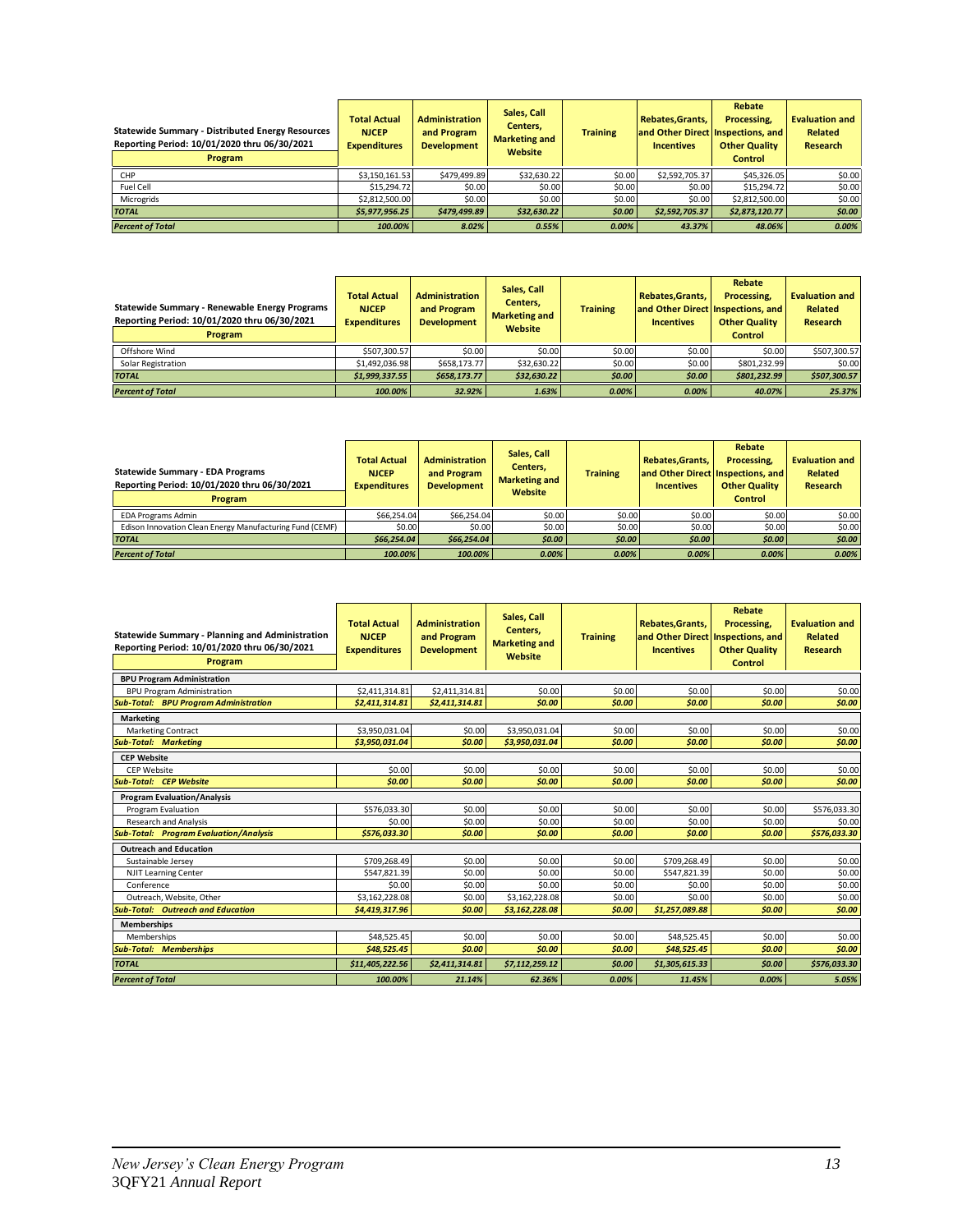| <b>Statewide Summary - BPU Initiatives</b><br>Reporting Period: 10/01/2020 thru 06/30/2021<br>Program | <b>Total Actual</b><br><b>NJCEP</b><br><b>Expenditures</b> | <b>Administration</b><br>and Program<br><b>Development</b> | Sales, Call<br>Centers.<br><b>Training</b><br><b>Marketing and</b><br>Website |        | Rebate<br><b>Rebates.Grants.</b><br>Processing.<br>and Other Direct Inspections, and<br><b>Incentives</b><br><b>Other Quality</b><br><b>Control</b> |        | <b>Evaluation and</b><br><b>Related</b><br><b>Research</b> |
|-------------------------------------------------------------------------------------------------------|------------------------------------------------------------|------------------------------------------------------------|-------------------------------------------------------------------------------|--------|-----------------------------------------------------------------------------------------------------------------------------------------------------|--------|------------------------------------------------------------|
| <b>Community Energy Grants</b>                                                                        |                                                            |                                                            |                                                                               |        |                                                                                                                                                     |        |                                                            |
| <b>Community Energy Grants</b>                                                                        | \$0.00                                                     | \$0.00                                                     | \$0.00                                                                        | \$0.00 | \$0.00                                                                                                                                              | \$0.00 | \$0.00                                                     |
| <b>Sub-Total: Community Energy Grants</b>                                                             | \$0.00                                                     | \$0.00                                                     | \$0.00                                                                        | \$0.00 | \$0.00                                                                                                                                              | \$0.00 | \$0.00                                                     |
| <b>Storage</b>                                                                                        |                                                            |                                                            |                                                                               |        |                                                                                                                                                     |        |                                                            |
| Storage                                                                                               | \$0.00                                                     | \$0.00                                                     | \$0.00                                                                        | \$0.00 | \$0.00                                                                                                                                              | \$0.00 | \$0.00                                                     |
| <b>Sub-Total: Storage</b>                                                                             | \$0.00                                                     | \$0.00                                                     | \$0.00                                                                        | \$0.00 | \$0.00                                                                                                                                              | \$0.00 | \$0.00                                                     |
| <b>Electric Vehicles</b>                                                                              |                                                            |                                                            |                                                                               |        |                                                                                                                                                     |        |                                                            |
| Charge Up New Jersey                                                                                  | \$748,079.16                                               | \$748.079.16                                               | \$0.00                                                                        | \$0.00 | \$0.00                                                                                                                                              | \$0.00 | \$0.00                                                     |
| Plug In EV Incentive Fund                                                                             | \$22,603,775.00                                            | \$0.00                                                     | \$0.00                                                                        | \$0.00 | \$22,603,775.00                                                                                                                                     | \$0.00 | \$0.00                                                     |
| <b>Sub-Total: Electric Vehicles</b>                                                                   | \$23,351,854.16                                            | \$748,079.16                                               | \$0.00                                                                        | \$0.00 | \$22,603,775.00                                                                                                                                     | \$0.00 | \$0.00                                                     |
| NJ Wind                                                                                               |                                                            |                                                            |                                                                               |        |                                                                                                                                                     |        |                                                            |
| NJ Wind                                                                                               | \$0.00                                                     | \$0.00                                                     | \$0.00                                                                        | \$0.00 | \$0.00                                                                                                                                              | \$0.00 | \$0.00                                                     |
| <b>Sub-Total: NJ Wind</b>                                                                             | \$0.00                                                     | \$0.00                                                     | \$0.00                                                                        | \$0.00 | \$0.00                                                                                                                                              | \$0.00 | \$0.00                                                     |
| <b>R&amp;D Energy Tech Hub</b>                                                                        |                                                            |                                                            |                                                                               |        |                                                                                                                                                     |        |                                                            |
| R&D Energy Tech Hub                                                                                   | \$0.00                                                     | \$0.00                                                     | \$0.00                                                                        | \$0.00 | \$0.00                                                                                                                                              | \$0.00 | \$0.00                                                     |
| <b>Sub-Total: R&amp;D Energy Tech Hub</b>                                                             | \$0.00                                                     | \$0.00                                                     | \$0.00                                                                        | \$0.00 | \$0.00                                                                                                                                              | \$0.00 | \$0.00                                                     |
| <b>Workforce Development</b>                                                                          |                                                            |                                                            |                                                                               |        |                                                                                                                                                     |        |                                                            |
| <b>Workforce Development</b>                                                                          | \$0.00                                                     | \$0.00                                                     | \$0.00                                                                        | \$0.00 | \$0.00                                                                                                                                              | \$0.00 | \$0.00                                                     |
| <b>Sub-Total: Workforce Development</b>                                                               | \$0.00                                                     | \$0.00                                                     | \$0.00                                                                        | \$0.00 | \$0.00                                                                                                                                              | \$0.00 | \$0.00                                                     |
| <b>TOTAL</b>                                                                                          | \$23.351.854.16                                            | \$748.079.16                                               | \$0.00                                                                        | \$0.00 | \$22,603,775.00                                                                                                                                     | \$0.00 | \$0.00                                                     |
| <b>Percent of Total</b>                                                                               | 100.00%                                                    | 3.20%                                                      | 0.00%                                                                         | 0.00%  | 96.80%                                                                                                                                              | 0.00%  | 0.00%                                                      |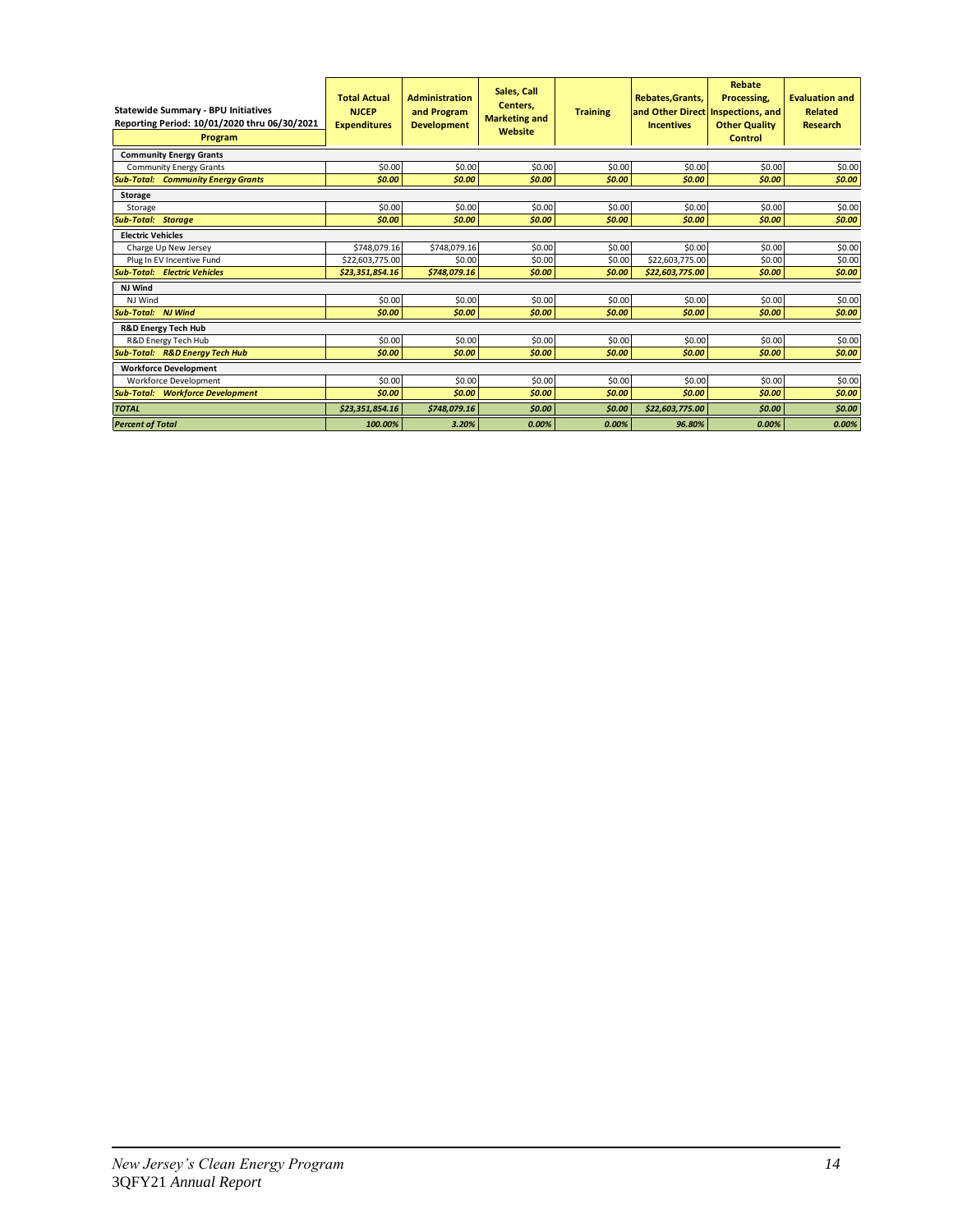|                                                   |                 | <b>Peak Demand Savings</b> |                                |      |                 | <b>Annual Energy Savings</b> |                           |      | <b>Lifetime Energy Savings</b> |                   |                                |      |
|---------------------------------------------------|-----------------|----------------------------|--------------------------------|------|-----------------|------------------------------|---------------------------|------|--------------------------------|-------------------|--------------------------------|------|
| New Jersey's Clean Energy Program                 |                 |                            |                                |      |                 |                              | <b>Actual YTD as % of</b> |      |                                |                   |                                |      |
| <b>Electric Savings vs. Goals</b>                 | <b>YTD Goal</b> | <b>Actual YTD</b>          | <b>Actual YTD as % of Goal</b> |      | <b>YTD Goal</b> | <b>Actual YTD</b>            | Goal                      |      | <b>YTD Goal</b>                | <b>Actual YTD</b> | <b>Actual YTD as % of Goal</b> |      |
| Reporting Period: 10/01/2020 thru 06/30/2021      |                 |                            |                                |      |                 |                              |                           |      |                                |                   |                                |      |
| Program                                           | kW              | kW                         | %                              |      | <b>MWh</b>      | <b>MWh</b>                   | %                         |      | <b>MWh</b>                     | <b>MWh</b>        | %                              |      |
| <b>Energy Efficiency Programs</b>                 |                 |                            |                                |      |                 |                              |                           |      |                                |                   |                                |      |
| <b>Residential Energy Efficiency Programs</b>     |                 |                            |                                |      |                 |                              |                           |      |                                |                   |                                |      |
| <b>Existing Homes</b>                             | 2,409           | 3,252                      |                                | 135% | 4,060           | 4,628                        |                           | 114% | 64,836                         | 74,524            |                                | 115% |
| Residential HVAC - Electric & Gas                 | 1,965           | 2.007                      |                                | 102% | 2.739           | 3.664                        |                           | 134% | 41,002                         | 58.129            |                                | 142% |
| Home Performance with Energy Star                 | 444             | 1,245                      |                                | 281% | 1,321           | 964                          |                           | 73%  | 23.834                         | 16,395            |                                | 69%  |
| <b>Residential New Construction</b>               | 1,480           | 940                        |                                | 63%  | 4,472           | 2,971                        |                           | 66%  | 89,447                         | 59,417            |                                | 66%  |
| <b>Energy Efficient Products</b>                  | 48.874          | 37,325                     |                                | 76%  | 595,673         | 474,205                      |                           | 80%  | 8,699,988                      | 6,841,478         |                                | 79%  |
| <b>Energy Efficient Products - Lighting</b>       | 44,830          | 34,940                     |                                | 78%  | 548,138         | 426,504                      |                           | 78%  | 8,222,077                      | 6,240,157         |                                | 76%  |
| Energy Efficient Products - Non-Lighting          | 4,044           | 2,354                      |                                | 58%  | 47,535          | 47,512                       |                           | 100% | 477,911                        | 600,381           |                                | 126% |
|                                                   |                 |                            |                                |      |                 |                              |                           |      |                                |                   |                                |      |
| Sub-Total: Residential Energy Efficiency Programs | 52,764          | 41.516                     |                                | 79%  | 604,205         | 481,805                      |                           | 80%  | 8,854,270                      | 6,975,420         |                                | 79%  |
| <b>Residential Low Income</b>                     |                 |                            |                                |      |                 |                              |                           |      |                                |                   |                                |      |
| <b>Comfort Partners</b>                           | $\Omega$        | 445                        |                                | 0%   | 4.397           | 2.622                        |                           | 60%  | 65.038                         | 41.707            |                                | 64%  |
|                                                   |                 |                            |                                |      |                 |                              |                           |      |                                |                   |                                |      |
| Sub-Total: Residential Low Income                 | $\Omega$        | 445                        |                                | 0%   | 4,397           | 2,622                        |                           | 60%  | 65.038                         | 41,707            |                                | 64%  |
| C & I Energy Efficiency Programs                  |                 |                            |                                |      |                 |                              |                           |      |                                |                   |                                |      |
| C&I Buildings                                     | 30,051          | 34,617                     |                                | 115% | 160,748         | 174,674                      |                           | 109% | 2,566,521                      | 2,611,087         |                                | 102% |
| C&I New Construction                              | 338             | 393                        |                                | 116% | 1,621           | 1,641                        |                           | 101% | 32,373                         | 24,475            |                                | 76%  |
| C&I Retrofit                                      | 24,185          | 30,491                     |                                | 126% | 122,717         | 149,109                      |                           | 122% | 1,930,337                      | 2,173,317         |                                | 113% |
| Pay-for-Performance New Construction              | 184             | 598                        |                                | 325% | 4.006           | 2.103                        |                           | 53%  | 64,012                         | 31,311            |                                | 49%  |
| Pay-for-Performance                               | 2,615           | 1,819                      |                                | 70%  | 12,287          | 6,994                        |                           | 57%  | 193,880                        | 111,311           |                                | 57%  |
| Custom C&I Pilot                                  | 673             | 489                        |                                | 73%  | 2,572           | 4,283                        |                           | 167% | 40,456                         | 61,650            |                                | 152% |
| Large Energy Users Program                        | 2.057           | 828                        |                                | 40%  | 17.545          | 10.544                       |                           | 60%  | 305,462                        | 209.023           |                                | 68%  |
| Direct Install                                    | 5.774           | 3.973                      |                                | 69%  | 27,268          | 18.909                       |                           | 69%  | 408,197                        | 275,843           |                                | 68%  |
|                                                   |                 |                            |                                |      |                 |                              |                           |      |                                |                   |                                |      |
| Sub-Total: C & I Energy Efficiency Programs       | 35.825          | 38,590                     |                                | 1089 | 188,015         | 193,583                      |                           | 103% | 2.974.718                      | 2.886.930         |                                | 97%  |
| Sub-Total: Energy Efficiency Programs             | 88.589          | 80.552                     |                                | 91%  | 796,618         | 678,010                      |                           | 85%  | 11.894.026                     | 9,904,056         |                                | 83%  |
| <b>Distributed Energy Resources</b>               |                 |                            |                                |      |                 |                              |                           |      |                                |                   |                                |      |
| CHP                                               | 408             | 91                         |                                | 22%  | 2,650           | 250                          |                           | 9%   | 46.362                         | 3,743             |                                | 8%   |
| <b>Sub-Total: Distributed Energy Resources</b>    |                 | 91                         |                                | 22%  | 2,650           | 250                          |                           | 9%   | 46,362                         | 3,743             |                                | 8%   |
|                                                   | 408<br>88.996   | 80.643                     |                                | 91%  | 799.267         | 678.259                      |                           | 85%  |                                |                   |                                | 83%  |
| <b>TOTAL</b>                                      |                 |                            |                                |      |                 |                              |                           |      | 11.940.388                     | 9.907.800         |                                |      |

|                                                   | <b>Annual Energy Savings</b> |                   |                                | <b>Lifetime Energy Savings</b> |                 |                   |                                |        |
|---------------------------------------------------|------------------------------|-------------------|--------------------------------|--------------------------------|-----------------|-------------------|--------------------------------|--------|
| New Jersey's Clean Energy Program                 |                              |                   |                                |                                |                 |                   |                                |        |
| Gas & Other Fuel Savinas vs. Goals                | <b>YTD Goal</b>              | <b>Actual YTD</b> | <b>Actual YTD as % of Goal</b> |                                | <b>YTD Goal</b> | <b>Actual YTD</b> | <b>Actual YTD as % of Goal</b> |        |
| Reporting Period: 10/01/2020 thru 06/30/2021      |                              |                   |                                |                                |                 |                   |                                |        |
| Program                                           | <b>MMBtu</b>                 | <b>MMBtu</b>      | %                              |                                | <b>MMBtu</b>    | <b>MMBtu</b>      | %                              |        |
| <b>Energy Efficiency Programs</b>                 |                              |                   |                                |                                |                 |                   |                                |        |
| <b>Residential Energy Efficiency Programs</b>     |                              |                   |                                |                                |                 |                   |                                |        |
| <b>Existing Homes</b>                             | 195,019                      | 195,824           |                                | 100%                           | 3,907,886       | 3,673,676         |                                | 94%    |
| Residential HVAC - Electric & Gas                 | 138,619                      | 132,455           |                                | 96%                            | 2,679,493       | 2,593,033         |                                | 97%    |
| Home Performance with Energy Star                 | 56,400                       | 63,369            |                                | 112%                           | 1,228,393       | 1,080,643         |                                | 88%    |
| <b>Residential New Construction</b>               | 52,824                       | 38,706            |                                | 73%                            | 1,056,464       | 774,116           |                                | 73%    |
| <b>Energy Efficient Products</b>                  | 186,730                      | 197,214           |                                | 106%                           | 2,379,494       | 2,772,239         |                                | 117%   |
|                                                   |                              |                   |                                |                                |                 |                   |                                |        |
| Sub-Total: Residential Energy Efficiency Programs | 434,572                      | 431,743           |                                | 99%                            | 7,343,844       | 7,220,031         |                                | 98%    |
| <b>Residential Low Income</b>                     |                              |                   |                                |                                |                 |                   |                                |        |
| <b>Comfort Partners</b>                           | 25,878                       | 22,953            |                                | 89%                            | 389,951         | 419,876           |                                | 108%   |
|                                                   |                              |                   |                                |                                |                 |                   |                                |        |
| Sub-Total: Residential Low Income                 | 25,878                       | 22,953            |                                | 89%                            | 389,951         | 419,876           |                                | 108%   |
| <b>C &amp; I Energy Efficiency Programs</b>       |                              |                   |                                |                                |                 |                   |                                |        |
| C&I Buildings                                     | 117,412                      | 435,228           |                                | 371%                           | 2,263,473       | 8,526,518         |                                | 377%   |
| C&I New Construction                              | 2,167                        | 2,211             |                                | 102%                           | 41,401          | 42,441            |                                | 103%   |
| C&I Retrofit                                      | 21,384                       | 67,302            |                                | 315%                           | 395,243         | 1,216,674         |                                | 308%   |
| Pay-for-Performance New Construction              | 6,840                        | $-851$            |                                | $-12%$                         | 113,750         | $-39,293$         |                                | $-35%$ |
| Pay-for-Performance                               | 38,247                       | 22,374            |                                | 58%                            | 837,606         | 439,168           |                                | 52%    |
| Custom C&I Pilot                                  | 4,526                        | $-118$            |                                | $-3%$                          | 79,060          | $-1,766$          |                                | $-2%$  |
| Large Energy Users Program                        | 44,247                       | 344,311           |                                | 778%                           | 796,412         | 6,869,295         |                                | 863%   |
| Direct Install                                    | 70,864                       | 53,357            |                                | 75%                            | 1,214,608       | 688,931           |                                | 57%    |
|                                                   |                              |                   |                                |                                |                 |                   |                                |        |
| Sub-Total: C & I Energy Efficiency Programs       | 188,276                      | 488,585           |                                | 260%                           | 3,478,080       | 9,215,450         |                                | 265%   |
| Sub-Total: Energy Efficiency Programs             | 648,726                      | 943,281           |                                | 145%                           | 11,211,875      | 16,855,357        |                                | 150%   |
| <b>Distributed Energy Resources</b>               |                              |                   |                                |                                |                 |                   |                                |        |
| CHP                                               | 7,900                        | 76,762            |                                | 972%                           | 138,244         | 1,505,995         |                                | 1089%  |
|                                                   |                              |                   |                                |                                |                 |                   |                                |        |
| Sub-Total: Distributed Energy Resources           | 7,900                        | 76,762            |                                | 972%                           | 138,244         | 1,505,995         |                                | 1089%  |
| <b>TOTAL</b>                                      | 656,626                      | 1,020,043         |                                | 155%                           | 11,350,120      | 18,361,352        |                                | 162%   |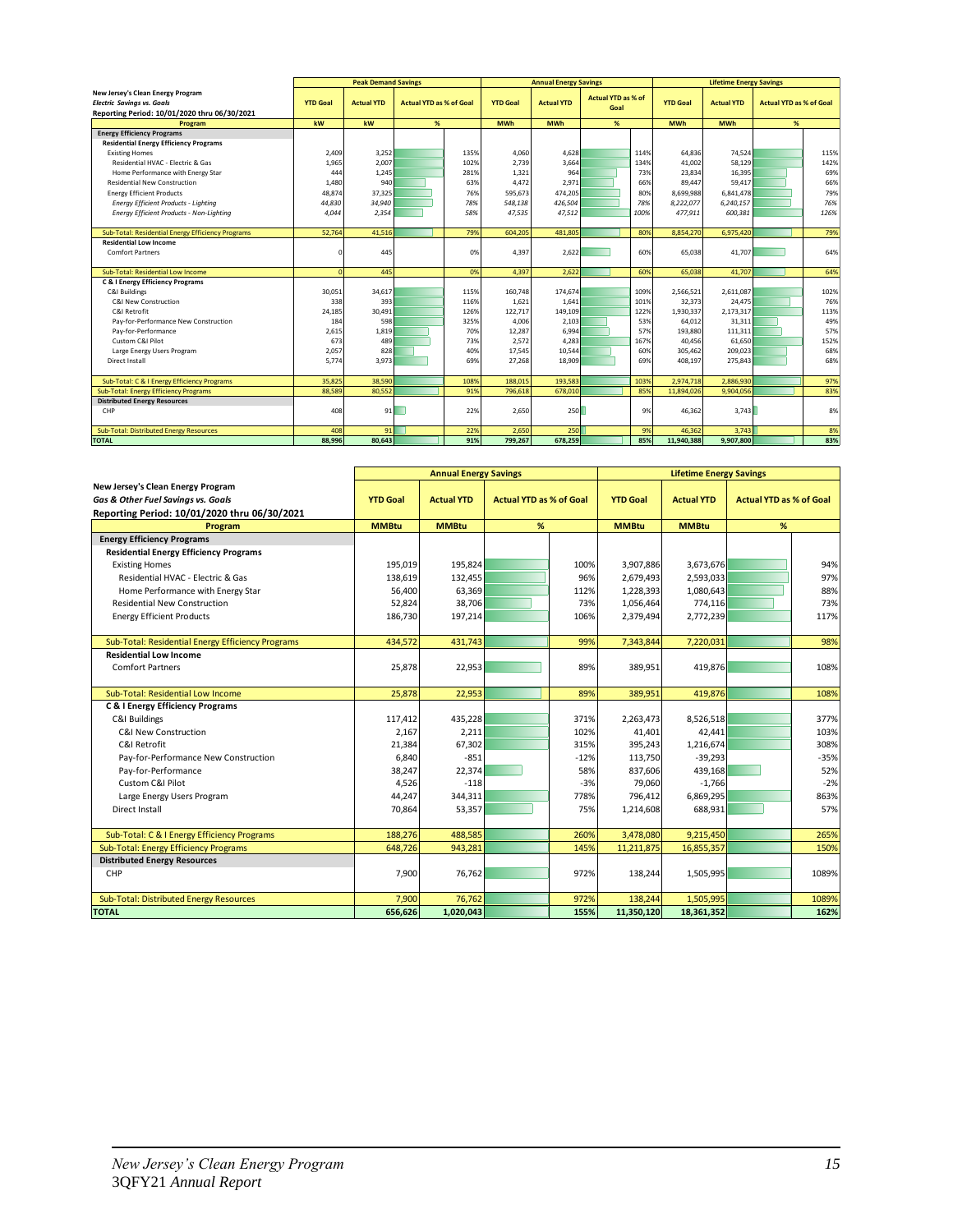| <b>Peak Demand Savings</b><br><b>Lifetime Energy Savings</b><br><b>Annual Energy Savings</b><br><b>Installed and</b><br><b>Installed and</b><br><b>Installed and</b><br><b>Installed</b><br><b>Committed</b><br><b>Installed</b><br><b>Committed</b><br><b>Installed</b><br><b>Committed</b><br><b>Electric Savinas</b><br><b>Committed</b><br><b>Committed</b><br><b>Committed</b><br>Reporting Period: 10/01/2020 thru 06/30/2021<br>kw<br>kW<br>kW<br><b>MWh</b><br><b>MWh</b><br><b>MWh</b><br><b>MWh</b><br><b>MWh</b><br><b>MWh</b><br>Program<br><b>Energy Efficiency Programs</b><br><b>Residential Energy Efficiency Programs</b><br>3,252<br>237<br>4,628<br>74,524<br>80,137<br><b>Existing Homes</b><br>3,489<br>328<br>4,956<br>5,613<br>2,007<br>Residential HVAC - Electric & Gas<br>$\mathbf 0$<br>2,007<br>3,664<br>3,664<br>58,129<br>58,129<br>0<br>0<br>22,008<br>1,245<br>237<br>1,482<br>964<br>328<br>1,292<br>16,395<br>5,613<br>Home Performance with Energy Star<br>$\Omega$<br>940<br>2,971<br>59,417<br><b>Residential New Construction</b><br>940<br>2,971<br>59,417<br>$\Omega$<br>0<br>6,841,478<br><b>Energy Efficient Products</b><br>37,325<br>$\Omega$<br>37,325<br>474,205<br>474,205<br>6,841,478<br>$\Omega$<br>n<br>Energy Efficient Products - Lighting<br>34,940<br>0<br>34,940<br>6,240,157<br>6,240,157<br>426,504<br>$\mathcal{L}$<br>426,504<br>$\Omega$<br>$\theta$<br>Energy Efficient Products - Non-Lighting<br>2,354<br>2,354<br>47,512<br>$\mathcal{L}$<br>47,512<br>600,381<br>600,381<br>$\Omega$<br>Sub-Total: Residential Energy Efficiency Programs<br>237<br>481,805<br>328<br>6,975,420<br>6,981,033<br>41.516<br>41,753<br>482.133<br>5,613<br><b>Residential Low Income</b><br>2,622<br><b>Comfort Partners</b><br>445<br>445<br>2,622<br>41,707<br>41,707<br>$\Omega$<br>0<br>2,622<br>445<br>$\Omega$<br>$\Omega$<br>41,707<br>$\Omega$<br>Sub-Total: Residential Low Income<br>445<br>2,622<br>41,707<br>C & I Energy Efficiency Programs<br>C&I Buildings<br>34,617<br>104,462<br>174,674<br>292,426<br>2,611,087<br>7,009,541<br>139,079<br>467,100<br>4,398,454<br>C&I New Construction<br>393<br>548<br>940<br>1,641<br>4,374<br>24,475<br>65,945<br>90,420<br>6,015<br>87,779<br>30,491<br>175,377<br>2,173,317<br>4,745,715<br>C&I Retrofit<br>118,269<br>149,109<br>324,486<br>2,572,398<br>$-277$<br>598<br>322<br>2,103<br>10,522<br>204,042<br>Pay-for-Performance New Construction<br>12,626<br>31,311<br>172,731<br>6,994<br>Pay-for-Performance<br>1,819<br>9,515<br>11,333<br>42,072<br>49,066<br>653,261<br>764,573<br>111,311<br>Custom C&I Pilot<br>489<br>1,411<br>1,900<br>4,283<br>8,703<br>12,986<br>61,650<br>126,450<br>188,100<br>10,544<br>209,023<br>Large Energy Users Program<br>828<br>5,486<br>6,314<br>51,378<br>61,921<br>807,668<br>1,016,691<br>Direct Install<br>3,973<br>4,747<br>8,720<br>18,909<br>21,522<br>275,843<br>317,747<br>593,590<br>40,431<br>Sub-Total: C & I Energy Efficiency Programs<br>38,590<br>109,209<br>147,799<br>193,583<br>313,948<br>507,530<br>2,886,930<br>7,603,131<br>4,716,201<br>Sub-Total: Energy Efficiency Programs<br>80,552<br>109,446<br>189,997<br>678,010<br>314,276<br>992,285<br>9,904,056<br>4,721,814<br>14,625,870<br><b>Distributed Energy Resources</b><br>CHP<br>91<br>5,737<br>5,829<br>250<br>22,314<br>22,564<br>436,461<br>440,204<br>3,743<br>Fuel Cell<br>$\mathbf 0$<br>$\Omega$<br>U<br>n<br>n<br>Sub-Total: Distributed Energy Resources<br>91<br>5,737<br>5,829<br>250<br>22,314<br>22,564<br>440,204<br>3,743<br>436,461 |                                   |        |         |         |         |         |           |           |           |            |  |
|----------------------------------------------------------------------------------------------------------------------------------------------------------------------------------------------------------------------------------------------------------------------------------------------------------------------------------------------------------------------------------------------------------------------------------------------------------------------------------------------------------------------------------------------------------------------------------------------------------------------------------------------------------------------------------------------------------------------------------------------------------------------------------------------------------------------------------------------------------------------------------------------------------------------------------------------------------------------------------------------------------------------------------------------------------------------------------------------------------------------------------------------------------------------------------------------------------------------------------------------------------------------------------------------------------------------------------------------------------------------------------------------------------------------------------------------------------------------------------------------------------------------------------------------------------------------------------------------------------------------------------------------------------------------------------------------------------------------------------------------------------------------------------------------------------------------------------------------------------------------------------------------------------------------------------------------------------------------------------------------------------------------------------------------------------------------------------------------------------------------------------------------------------------------------------------------------------------------------------------------------------------------------------------------------------------------------------------------------------------------------------------------------------------------------------------------------------------------------------------------------------------------------------------------------------------------------------------------------------------------------------------------------------------------------------------------------------------------------------------------------------------------------------------------------------------------------------------------------------------------------------------------------------------------------------------------------------------------------------------------------------------------------------------------------------------------------------------------------------------------------------------------------------------------------------------------------------------------------------------------------------------------------------------------------------------------------------------------------------------------------------------------------------------------------------------------------------------------------------------------------------------------------------------------------------------------------------------|-----------------------------------|--------|---------|---------|---------|---------|-----------|-----------|-----------|------------|--|
|                                                                                                                                                                                                                                                                                                                                                                                                                                                                                                                                                                                                                                                                                                                                                                                                                                                                                                                                                                                                                                                                                                                                                                                                                                                                                                                                                                                                                                                                                                                                                                                                                                                                                                                                                                                                                                                                                                                                                                                                                                                                                                                                                                                                                                                                                                                                                                                                                                                                                                                                                                                                                                                                                                                                                                                                                                                                                                                                                                                                                                                                                                                                                                                                                                                                                                                                                                                                                                                                                                                                                                                        |                                   |        |         |         |         |         |           |           |           |            |  |
|                                                                                                                                                                                                                                                                                                                                                                                                                                                                                                                                                                                                                                                                                                                                                                                                                                                                                                                                                                                                                                                                                                                                                                                                                                                                                                                                                                                                                                                                                                                                                                                                                                                                                                                                                                                                                                                                                                                                                                                                                                                                                                                                                                                                                                                                                                                                                                                                                                                                                                                                                                                                                                                                                                                                                                                                                                                                                                                                                                                                                                                                                                                                                                                                                                                                                                                                                                                                                                                                                                                                                                                        | New Jersey's Clean Energy Program |        |         |         |         |         |           |           |           |            |  |
|                                                                                                                                                                                                                                                                                                                                                                                                                                                                                                                                                                                                                                                                                                                                                                                                                                                                                                                                                                                                                                                                                                                                                                                                                                                                                                                                                                                                                                                                                                                                                                                                                                                                                                                                                                                                                                                                                                                                                                                                                                                                                                                                                                                                                                                                                                                                                                                                                                                                                                                                                                                                                                                                                                                                                                                                                                                                                                                                                                                                                                                                                                                                                                                                                                                                                                                                                                                                                                                                                                                                                                                        |                                   |        |         |         |         |         |           |           |           |            |  |
|                                                                                                                                                                                                                                                                                                                                                                                                                                                                                                                                                                                                                                                                                                                                                                                                                                                                                                                                                                                                                                                                                                                                                                                                                                                                                                                                                                                                                                                                                                                                                                                                                                                                                                                                                                                                                                                                                                                                                                                                                                                                                                                                                                                                                                                                                                                                                                                                                                                                                                                                                                                                                                                                                                                                                                                                                                                                                                                                                                                                                                                                                                                                                                                                                                                                                                                                                                                                                                                                                                                                                                                        |                                   |        |         |         |         |         |           |           |           |            |  |
|                                                                                                                                                                                                                                                                                                                                                                                                                                                                                                                                                                                                                                                                                                                                                                                                                                                                                                                                                                                                                                                                                                                                                                                                                                                                                                                                                                                                                                                                                                                                                                                                                                                                                                                                                                                                                                                                                                                                                                                                                                                                                                                                                                                                                                                                                                                                                                                                                                                                                                                                                                                                                                                                                                                                                                                                                                                                                                                                                                                                                                                                                                                                                                                                                                                                                                                                                                                                                                                                                                                                                                                        |                                   |        |         |         |         |         |           |           |           |            |  |
|                                                                                                                                                                                                                                                                                                                                                                                                                                                                                                                                                                                                                                                                                                                                                                                                                                                                                                                                                                                                                                                                                                                                                                                                                                                                                                                                                                                                                                                                                                                                                                                                                                                                                                                                                                                                                                                                                                                                                                                                                                                                                                                                                                                                                                                                                                                                                                                                                                                                                                                                                                                                                                                                                                                                                                                                                                                                                                                                                                                                                                                                                                                                                                                                                                                                                                                                                                                                                                                                                                                                                                                        |                                   |        |         |         |         |         |           |           |           |            |  |
|                                                                                                                                                                                                                                                                                                                                                                                                                                                                                                                                                                                                                                                                                                                                                                                                                                                                                                                                                                                                                                                                                                                                                                                                                                                                                                                                                                                                                                                                                                                                                                                                                                                                                                                                                                                                                                                                                                                                                                                                                                                                                                                                                                                                                                                                                                                                                                                                                                                                                                                                                                                                                                                                                                                                                                                                                                                                                                                                                                                                                                                                                                                                                                                                                                                                                                                                                                                                                                                                                                                                                                                        |                                   |        |         |         |         |         |           |           |           |            |  |
|                                                                                                                                                                                                                                                                                                                                                                                                                                                                                                                                                                                                                                                                                                                                                                                                                                                                                                                                                                                                                                                                                                                                                                                                                                                                                                                                                                                                                                                                                                                                                                                                                                                                                                                                                                                                                                                                                                                                                                                                                                                                                                                                                                                                                                                                                                                                                                                                                                                                                                                                                                                                                                                                                                                                                                                                                                                                                                                                                                                                                                                                                                                                                                                                                                                                                                                                                                                                                                                                                                                                                                                        |                                   |        |         |         |         |         |           |           |           |            |  |
|                                                                                                                                                                                                                                                                                                                                                                                                                                                                                                                                                                                                                                                                                                                                                                                                                                                                                                                                                                                                                                                                                                                                                                                                                                                                                                                                                                                                                                                                                                                                                                                                                                                                                                                                                                                                                                                                                                                                                                                                                                                                                                                                                                                                                                                                                                                                                                                                                                                                                                                                                                                                                                                                                                                                                                                                                                                                                                                                                                                                                                                                                                                                                                                                                                                                                                                                                                                                                                                                                                                                                                                        |                                   |        |         |         |         |         |           |           |           |            |  |
|                                                                                                                                                                                                                                                                                                                                                                                                                                                                                                                                                                                                                                                                                                                                                                                                                                                                                                                                                                                                                                                                                                                                                                                                                                                                                                                                                                                                                                                                                                                                                                                                                                                                                                                                                                                                                                                                                                                                                                                                                                                                                                                                                                                                                                                                                                                                                                                                                                                                                                                                                                                                                                                                                                                                                                                                                                                                                                                                                                                                                                                                                                                                                                                                                                                                                                                                                                                                                                                                                                                                                                                        |                                   |        |         |         |         |         |           |           |           |            |  |
|                                                                                                                                                                                                                                                                                                                                                                                                                                                                                                                                                                                                                                                                                                                                                                                                                                                                                                                                                                                                                                                                                                                                                                                                                                                                                                                                                                                                                                                                                                                                                                                                                                                                                                                                                                                                                                                                                                                                                                                                                                                                                                                                                                                                                                                                                                                                                                                                                                                                                                                                                                                                                                                                                                                                                                                                                                                                                                                                                                                                                                                                                                                                                                                                                                                                                                                                                                                                                                                                                                                                                                                        |                                   |        |         |         |         |         |           |           |           |            |  |
|                                                                                                                                                                                                                                                                                                                                                                                                                                                                                                                                                                                                                                                                                                                                                                                                                                                                                                                                                                                                                                                                                                                                                                                                                                                                                                                                                                                                                                                                                                                                                                                                                                                                                                                                                                                                                                                                                                                                                                                                                                                                                                                                                                                                                                                                                                                                                                                                                                                                                                                                                                                                                                                                                                                                                                                                                                                                                                                                                                                                                                                                                                                                                                                                                                                                                                                                                                                                                                                                                                                                                                                        |                                   |        |         |         |         |         |           |           |           |            |  |
|                                                                                                                                                                                                                                                                                                                                                                                                                                                                                                                                                                                                                                                                                                                                                                                                                                                                                                                                                                                                                                                                                                                                                                                                                                                                                                                                                                                                                                                                                                                                                                                                                                                                                                                                                                                                                                                                                                                                                                                                                                                                                                                                                                                                                                                                                                                                                                                                                                                                                                                                                                                                                                                                                                                                                                                                                                                                                                                                                                                                                                                                                                                                                                                                                                                                                                                                                                                                                                                                                                                                                                                        |                                   |        |         |         |         |         |           |           |           |            |  |
|                                                                                                                                                                                                                                                                                                                                                                                                                                                                                                                                                                                                                                                                                                                                                                                                                                                                                                                                                                                                                                                                                                                                                                                                                                                                                                                                                                                                                                                                                                                                                                                                                                                                                                                                                                                                                                                                                                                                                                                                                                                                                                                                                                                                                                                                                                                                                                                                                                                                                                                                                                                                                                                                                                                                                                                                                                                                                                                                                                                                                                                                                                                                                                                                                                                                                                                                                                                                                                                                                                                                                                                        |                                   |        |         |         |         |         |           |           |           |            |  |
|                                                                                                                                                                                                                                                                                                                                                                                                                                                                                                                                                                                                                                                                                                                                                                                                                                                                                                                                                                                                                                                                                                                                                                                                                                                                                                                                                                                                                                                                                                                                                                                                                                                                                                                                                                                                                                                                                                                                                                                                                                                                                                                                                                                                                                                                                                                                                                                                                                                                                                                                                                                                                                                                                                                                                                                                                                                                                                                                                                                                                                                                                                                                                                                                                                                                                                                                                                                                                                                                                                                                                                                        |                                   |        |         |         |         |         |           |           |           |            |  |
|                                                                                                                                                                                                                                                                                                                                                                                                                                                                                                                                                                                                                                                                                                                                                                                                                                                                                                                                                                                                                                                                                                                                                                                                                                                                                                                                                                                                                                                                                                                                                                                                                                                                                                                                                                                                                                                                                                                                                                                                                                                                                                                                                                                                                                                                                                                                                                                                                                                                                                                                                                                                                                                                                                                                                                                                                                                                                                                                                                                                                                                                                                                                                                                                                                                                                                                                                                                                                                                                                                                                                                                        |                                   |        |         |         |         |         |           |           |           |            |  |
|                                                                                                                                                                                                                                                                                                                                                                                                                                                                                                                                                                                                                                                                                                                                                                                                                                                                                                                                                                                                                                                                                                                                                                                                                                                                                                                                                                                                                                                                                                                                                                                                                                                                                                                                                                                                                                                                                                                                                                                                                                                                                                                                                                                                                                                                                                                                                                                                                                                                                                                                                                                                                                                                                                                                                                                                                                                                                                                                                                                                                                                                                                                                                                                                                                                                                                                                                                                                                                                                                                                                                                                        |                                   |        |         |         |         |         |           |           |           |            |  |
|                                                                                                                                                                                                                                                                                                                                                                                                                                                                                                                                                                                                                                                                                                                                                                                                                                                                                                                                                                                                                                                                                                                                                                                                                                                                                                                                                                                                                                                                                                                                                                                                                                                                                                                                                                                                                                                                                                                                                                                                                                                                                                                                                                                                                                                                                                                                                                                                                                                                                                                                                                                                                                                                                                                                                                                                                                                                                                                                                                                                                                                                                                                                                                                                                                                                                                                                                                                                                                                                                                                                                                                        |                                   |        |         |         |         |         |           |           |           |            |  |
|                                                                                                                                                                                                                                                                                                                                                                                                                                                                                                                                                                                                                                                                                                                                                                                                                                                                                                                                                                                                                                                                                                                                                                                                                                                                                                                                                                                                                                                                                                                                                                                                                                                                                                                                                                                                                                                                                                                                                                                                                                                                                                                                                                                                                                                                                                                                                                                                                                                                                                                                                                                                                                                                                                                                                                                                                                                                                                                                                                                                                                                                                                                                                                                                                                                                                                                                                                                                                                                                                                                                                                                        |                                   |        |         |         |         |         |           |           |           |            |  |
|                                                                                                                                                                                                                                                                                                                                                                                                                                                                                                                                                                                                                                                                                                                                                                                                                                                                                                                                                                                                                                                                                                                                                                                                                                                                                                                                                                                                                                                                                                                                                                                                                                                                                                                                                                                                                                                                                                                                                                                                                                                                                                                                                                                                                                                                                                                                                                                                                                                                                                                                                                                                                                                                                                                                                                                                                                                                                                                                                                                                                                                                                                                                                                                                                                                                                                                                                                                                                                                                                                                                                                                        |                                   |        |         |         |         |         |           |           |           |            |  |
|                                                                                                                                                                                                                                                                                                                                                                                                                                                                                                                                                                                                                                                                                                                                                                                                                                                                                                                                                                                                                                                                                                                                                                                                                                                                                                                                                                                                                                                                                                                                                                                                                                                                                                                                                                                                                                                                                                                                                                                                                                                                                                                                                                                                                                                                                                                                                                                                                                                                                                                                                                                                                                                                                                                                                                                                                                                                                                                                                                                                                                                                                                                                                                                                                                                                                                                                                                                                                                                                                                                                                                                        |                                   |        |         |         |         |         |           |           |           |            |  |
|                                                                                                                                                                                                                                                                                                                                                                                                                                                                                                                                                                                                                                                                                                                                                                                                                                                                                                                                                                                                                                                                                                                                                                                                                                                                                                                                                                                                                                                                                                                                                                                                                                                                                                                                                                                                                                                                                                                                                                                                                                                                                                                                                                                                                                                                                                                                                                                                                                                                                                                                                                                                                                                                                                                                                                                                                                                                                                                                                                                                                                                                                                                                                                                                                                                                                                                                                                                                                                                                                                                                                                                        |                                   |        |         |         |         |         |           |           |           |            |  |
|                                                                                                                                                                                                                                                                                                                                                                                                                                                                                                                                                                                                                                                                                                                                                                                                                                                                                                                                                                                                                                                                                                                                                                                                                                                                                                                                                                                                                                                                                                                                                                                                                                                                                                                                                                                                                                                                                                                                                                                                                                                                                                                                                                                                                                                                                                                                                                                                                                                                                                                                                                                                                                                                                                                                                                                                                                                                                                                                                                                                                                                                                                                                                                                                                                                                                                                                                                                                                                                                                                                                                                                        |                                   |        |         |         |         |         |           |           |           |            |  |
|                                                                                                                                                                                                                                                                                                                                                                                                                                                                                                                                                                                                                                                                                                                                                                                                                                                                                                                                                                                                                                                                                                                                                                                                                                                                                                                                                                                                                                                                                                                                                                                                                                                                                                                                                                                                                                                                                                                                                                                                                                                                                                                                                                                                                                                                                                                                                                                                                                                                                                                                                                                                                                                                                                                                                                                                                                                                                                                                                                                                                                                                                                                                                                                                                                                                                                                                                                                                                                                                                                                                                                                        |                                   |        |         |         |         |         |           |           |           |            |  |
|                                                                                                                                                                                                                                                                                                                                                                                                                                                                                                                                                                                                                                                                                                                                                                                                                                                                                                                                                                                                                                                                                                                                                                                                                                                                                                                                                                                                                                                                                                                                                                                                                                                                                                                                                                                                                                                                                                                                                                                                                                                                                                                                                                                                                                                                                                                                                                                                                                                                                                                                                                                                                                                                                                                                                                                                                                                                                                                                                                                                                                                                                                                                                                                                                                                                                                                                                                                                                                                                                                                                                                                        |                                   |        |         |         |         |         |           |           |           |            |  |
|                                                                                                                                                                                                                                                                                                                                                                                                                                                                                                                                                                                                                                                                                                                                                                                                                                                                                                                                                                                                                                                                                                                                                                                                                                                                                                                                                                                                                                                                                                                                                                                                                                                                                                                                                                                                                                                                                                                                                                                                                                                                                                                                                                                                                                                                                                                                                                                                                                                                                                                                                                                                                                                                                                                                                                                                                                                                                                                                                                                                                                                                                                                                                                                                                                                                                                                                                                                                                                                                                                                                                                                        |                                   |        |         |         |         |         |           |           |           |            |  |
|                                                                                                                                                                                                                                                                                                                                                                                                                                                                                                                                                                                                                                                                                                                                                                                                                                                                                                                                                                                                                                                                                                                                                                                                                                                                                                                                                                                                                                                                                                                                                                                                                                                                                                                                                                                                                                                                                                                                                                                                                                                                                                                                                                                                                                                                                                                                                                                                                                                                                                                                                                                                                                                                                                                                                                                                                                                                                                                                                                                                                                                                                                                                                                                                                                                                                                                                                                                                                                                                                                                                                                                        |                                   |        |         |         |         |         |           |           |           |            |  |
|                                                                                                                                                                                                                                                                                                                                                                                                                                                                                                                                                                                                                                                                                                                                                                                                                                                                                                                                                                                                                                                                                                                                                                                                                                                                                                                                                                                                                                                                                                                                                                                                                                                                                                                                                                                                                                                                                                                                                                                                                                                                                                                                                                                                                                                                                                                                                                                                                                                                                                                                                                                                                                                                                                                                                                                                                                                                                                                                                                                                                                                                                                                                                                                                                                                                                                                                                                                                                                                                                                                                                                                        |                                   |        |         |         |         |         |           |           |           |            |  |
|                                                                                                                                                                                                                                                                                                                                                                                                                                                                                                                                                                                                                                                                                                                                                                                                                                                                                                                                                                                                                                                                                                                                                                                                                                                                                                                                                                                                                                                                                                                                                                                                                                                                                                                                                                                                                                                                                                                                                                                                                                                                                                                                                                                                                                                                                                                                                                                                                                                                                                                                                                                                                                                                                                                                                                                                                                                                                                                                                                                                                                                                                                                                                                                                                                                                                                                                                                                                                                                                                                                                                                                        |                                   |        |         |         |         |         |           |           |           |            |  |
|                                                                                                                                                                                                                                                                                                                                                                                                                                                                                                                                                                                                                                                                                                                                                                                                                                                                                                                                                                                                                                                                                                                                                                                                                                                                                                                                                                                                                                                                                                                                                                                                                                                                                                                                                                                                                                                                                                                                                                                                                                                                                                                                                                                                                                                                                                                                                                                                                                                                                                                                                                                                                                                                                                                                                                                                                                                                                                                                                                                                                                                                                                                                                                                                                                                                                                                                                                                                                                                                                                                                                                                        |                                   |        |         |         |         |         |           |           |           |            |  |
|                                                                                                                                                                                                                                                                                                                                                                                                                                                                                                                                                                                                                                                                                                                                                                                                                                                                                                                                                                                                                                                                                                                                                                                                                                                                                                                                                                                                                                                                                                                                                                                                                                                                                                                                                                                                                                                                                                                                                                                                                                                                                                                                                                                                                                                                                                                                                                                                                                                                                                                                                                                                                                                                                                                                                                                                                                                                                                                                                                                                                                                                                                                                                                                                                                                                                                                                                                                                                                                                                                                                                                                        |                                   |        |         |         |         |         |           |           |           |            |  |
|                                                                                                                                                                                                                                                                                                                                                                                                                                                                                                                                                                                                                                                                                                                                                                                                                                                                                                                                                                                                                                                                                                                                                                                                                                                                                                                                                                                                                                                                                                                                                                                                                                                                                                                                                                                                                                                                                                                                                                                                                                                                                                                                                                                                                                                                                                                                                                                                                                                                                                                                                                                                                                                                                                                                                                                                                                                                                                                                                                                                                                                                                                                                                                                                                                                                                                                                                                                                                                                                                                                                                                                        |                                   |        |         |         |         |         |           |           |           |            |  |
|                                                                                                                                                                                                                                                                                                                                                                                                                                                                                                                                                                                                                                                                                                                                                                                                                                                                                                                                                                                                                                                                                                                                                                                                                                                                                                                                                                                                                                                                                                                                                                                                                                                                                                                                                                                                                                                                                                                                                                                                                                                                                                                                                                                                                                                                                                                                                                                                                                                                                                                                                                                                                                                                                                                                                                                                                                                                                                                                                                                                                                                                                                                                                                                                                                                                                                                                                                                                                                                                                                                                                                                        |                                   |        |         |         |         |         |           |           |           |            |  |
|                                                                                                                                                                                                                                                                                                                                                                                                                                                                                                                                                                                                                                                                                                                                                                                                                                                                                                                                                                                                                                                                                                                                                                                                                                                                                                                                                                                                                                                                                                                                                                                                                                                                                                                                                                                                                                                                                                                                                                                                                                                                                                                                                                                                                                                                                                                                                                                                                                                                                                                                                                                                                                                                                                                                                                                                                                                                                                                                                                                                                                                                                                                                                                                                                                                                                                                                                                                                                                                                                                                                                                                        |                                   |        |         |         |         |         |           |           |           |            |  |
|                                                                                                                                                                                                                                                                                                                                                                                                                                                                                                                                                                                                                                                                                                                                                                                                                                                                                                                                                                                                                                                                                                                                                                                                                                                                                                                                                                                                                                                                                                                                                                                                                                                                                                                                                                                                                                                                                                                                                                                                                                                                                                                                                                                                                                                                                                                                                                                                                                                                                                                                                                                                                                                                                                                                                                                                                                                                                                                                                                                                                                                                                                                                                                                                                                                                                                                                                                                                                                                                                                                                                                                        |                                   |        |         |         |         |         |           |           |           |            |  |
|                                                                                                                                                                                                                                                                                                                                                                                                                                                                                                                                                                                                                                                                                                                                                                                                                                                                                                                                                                                                                                                                                                                                                                                                                                                                                                                                                                                                                                                                                                                                                                                                                                                                                                                                                                                                                                                                                                                                                                                                                                                                                                                                                                                                                                                                                                                                                                                                                                                                                                                                                                                                                                                                                                                                                                                                                                                                                                                                                                                                                                                                                                                                                                                                                                                                                                                                                                                                                                                                                                                                                                                        | <b>TOTAL</b>                      | 80.643 | 115,183 | 195.826 | 678.259 | 336.590 | 1,014,849 | 9,907,800 | 5,158,275 | 15,066,074 |  |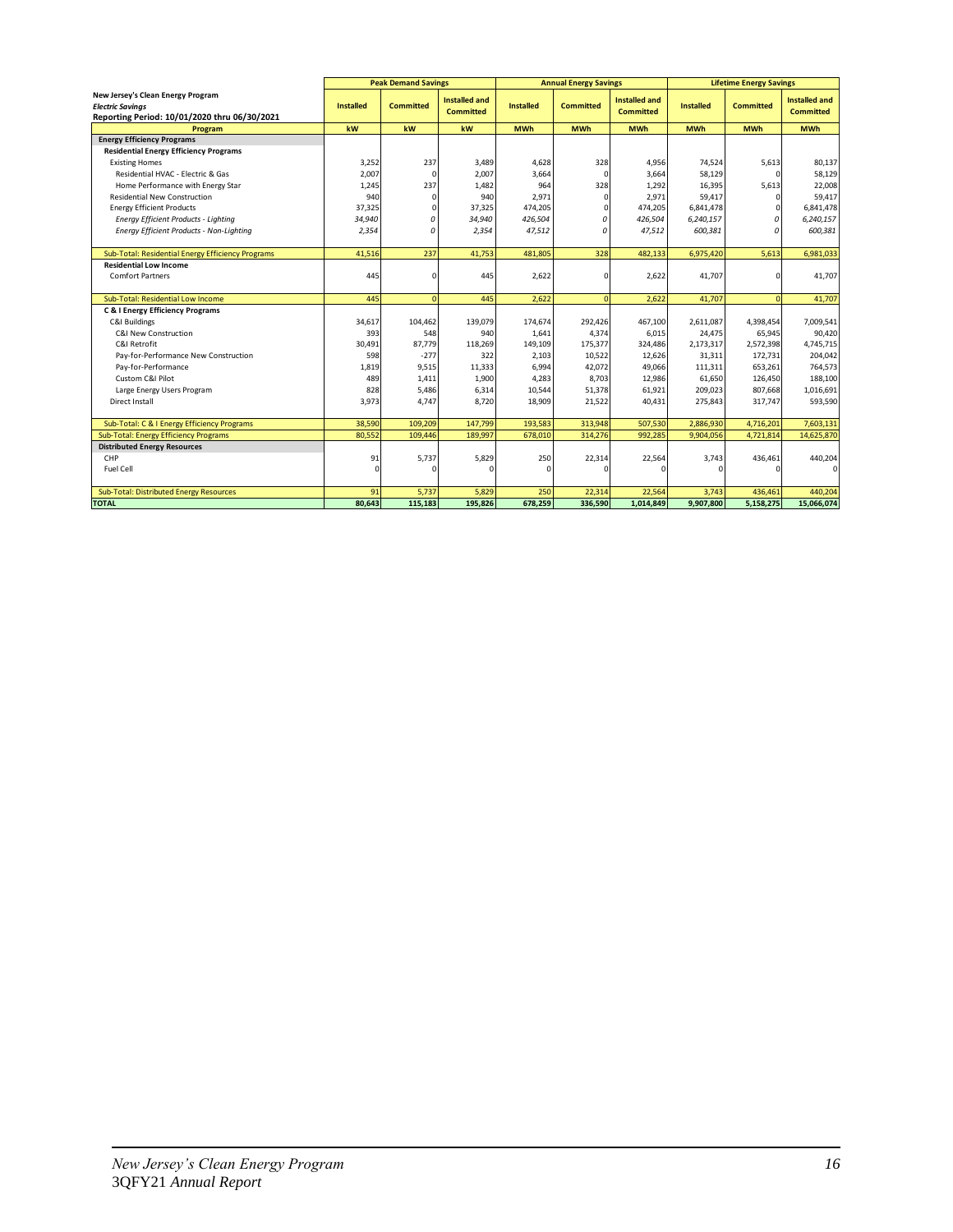|                                                                                                                          | <b>Annual Energy Savings</b> |                  |                                          | <b>Lifetime Energy Savings</b> |                  |                                          |  |
|--------------------------------------------------------------------------------------------------------------------------|------------------------------|------------------|------------------------------------------|--------------------------------|------------------|------------------------------------------|--|
| New Jersey's Clean Energy Program<br><b>Gas &amp; Other Fuel Savings</b><br>Reporting Period: 10/01/2020 thru 06/30/2021 | <b>Installed</b>             | <b>Committed</b> | <b>Installed and</b><br><b>Committed</b> | <b>Installed</b>               | <b>Committed</b> | <b>Installed and</b><br><b>Committed</b> |  |
| <b>Program</b>                                                                                                           | <b>MMBtu</b>                 | <b>MMBtu</b>     | <b>MMBtu</b>                             | <b>MMBtu</b>                   | <b>MMBtu</b>     | <b>MMBtu</b>                             |  |
| <b>Energy Efficiency Programs</b>                                                                                        |                              |                  |                                          |                                |                  |                                          |  |
| <b>Residential Energy Efficiency Programs</b>                                                                            |                              |                  |                                          |                                |                  |                                          |  |
| <b>Existing Homes</b>                                                                                                    | 195,824                      | 35,242           | 231,066                                  | 3,673,676                      | 599,389          | 4,273,065                                |  |
| Residential HVAC - Electric & Gas                                                                                        | 132,455                      |                  | 132,455                                  | 2,593,033                      | O.               | 2,593,033                                |  |
| Home Performance with Energy Star                                                                                        | 63,369                       | 35,242           | 98,611                                   | 1,080,643                      | 599,389          | 1,680,032                                |  |
| <b>Residential New Construction</b>                                                                                      | 38,706                       | 0                | 38,706                                   | 774,116                        | $\Omega$         | 774,116                                  |  |
| <b>Energy Efficient Products</b>                                                                                         | 197,214                      | 0                | 197,214                                  | 2,772,239                      | $\Omega$         | 2,772,239                                |  |
| Sub-Total: Residential Energy Efficiency Programs                                                                        | 431,743                      | 35,242           | 466,986                                  | 7,220,031                      | 599,389          | 7,819,420                                |  |
| <b>Residential Low Income</b>                                                                                            |                              |                  |                                          |                                |                  |                                          |  |
| <b>Comfort Partners</b>                                                                                                  | 22,953                       | 0                | 22,953                                   | 419,876                        | $\Omega$         | 419,876                                  |  |
| Sub-Total: Residential Low Income                                                                                        | 22,953                       | $\mathbf{0}$     | 22,953                                   | 419,876                        | $\Omega$         | 419,876                                  |  |
| <b>C &amp; I Energy Efficiency Programs</b>                                                                              |                              |                  |                                          |                                |                  |                                          |  |
| C&I Buildings                                                                                                            | 435,228                      | 430,001          | 865,230                                  | 8,526,518                      | 6,861,786        | 15,388,304                               |  |
| <b>C&amp;I New Construction</b>                                                                                          | 2,211                        | 22,005           | 24,216                                   | 42,441                         | 421,041          | 463,482                                  |  |
| C&I Retrofit                                                                                                             | 67,302                       | 152,824          | 220,126                                  | 1,216,674                      | 1,856,302        | 3,072,975                                |  |
| Pay-for-Performance New Construction                                                                                     | $-851$                       | 8,650            | 7,799                                    | $-39,293$                      | 234,013          | 194,720                                  |  |
| Pay-for-Performance                                                                                                      | 22,374                       | 126,373          | 148,747                                  | 439,168                        | 2,449,908        | 2,889,077                                |  |
| Custom C&I Pilot                                                                                                         | $-118$                       | 14,466           | 14,348                                   | $-1,766$                       | 245,163          | 243,396                                  |  |
| Large Energy Users Program                                                                                               | 344,311                      | 105,683          | 449,993                                  | 6,869,295                      | 1,655,359        | 8,524,654                                |  |
| Direct Install                                                                                                           | 53,357                       | 116,668          | 170,024                                  | 688,931                        | 1,573,965        | 2,262,896                                |  |
| Sub-Total: C & I Energy Efficiency Programs                                                                              | 488,585                      | 546,669          | 1,035,254                                | 9,215,450                      | 8,435,751        | 17,651,200                               |  |
| <b>Sub-Total: Energy Efficiency Programs</b>                                                                             | 943,281                      | 581,911          | 1,525,192                                | 16,855,357                     | 9,035,139        | 25,890,496                               |  |
| <b>Distributed Energy Resources</b>                                                                                      |                              |                  |                                          |                                |                  |                                          |  |
| CHP                                                                                                                      | 76,762                       | 311,569          | 388,331                                  | 1,505,995                      | 6,006,033        | 7,512,029                                |  |
| Fuel Cell                                                                                                                | $\Omega$                     | 0                | 0                                        | 0                              | $\Omega$         | $\mathbf 0$                              |  |
| <b>Sub-Total: Distributed Energy Resources</b>                                                                           | 76,762                       | 311,569          | 388,331                                  | 1,505,995                      | 6,006,033        | 7,512,029                                |  |
| <b>TOTAL</b>                                                                                                             | 1,020,043                    | 893,480          | 1,913,523                                | 18,361,352                     | 15,041,172       | 33,402,524                               |  |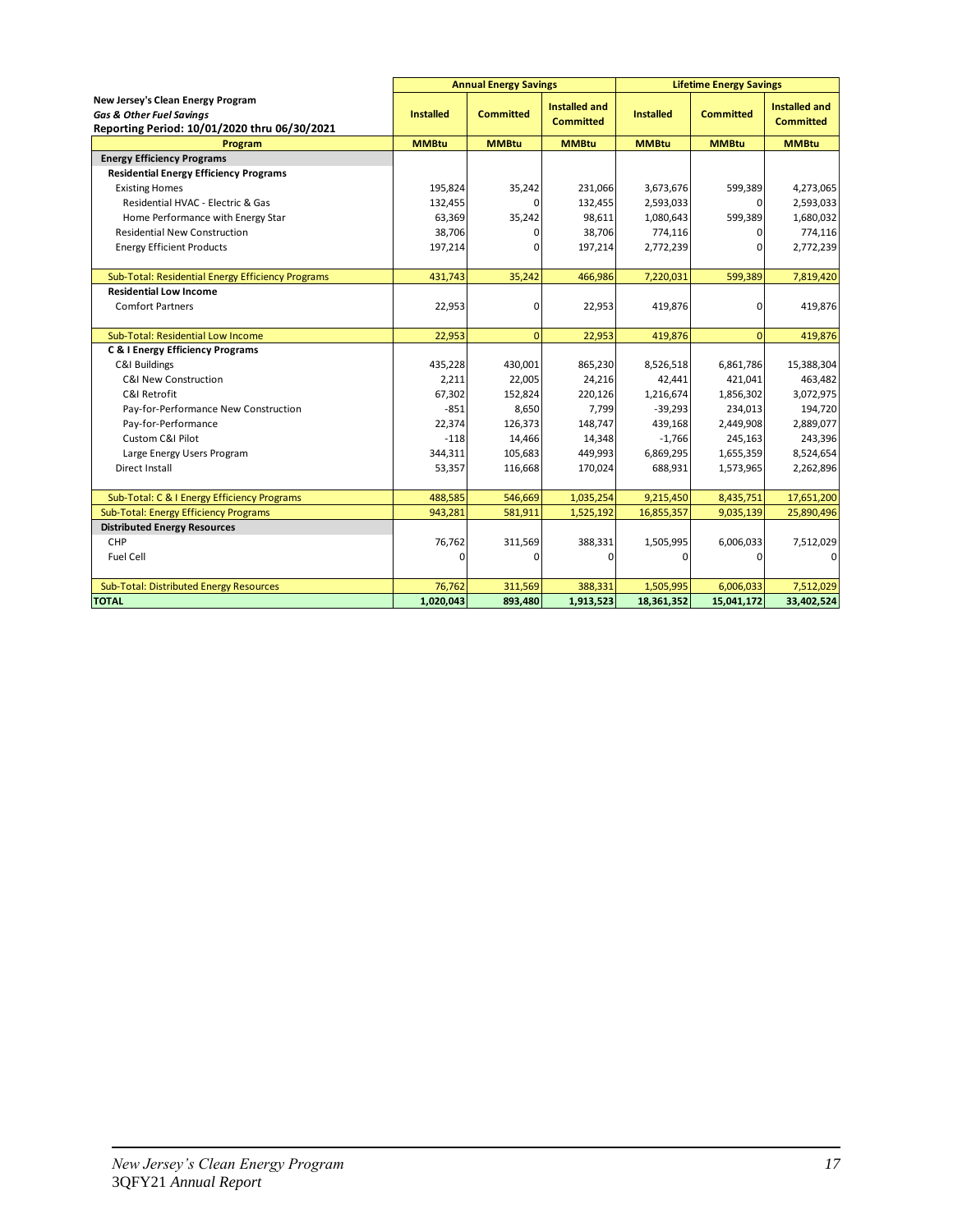|                                                                                                                 |                  | <b>Capacity</b>  |                                   |                  | <b>Annual Generation</b> |                                   | <b>Lifetime Generation</b> |                  |                                   |
|-----------------------------------------------------------------------------------------------------------------|------------------|------------------|-----------------------------------|------------------|--------------------------|-----------------------------------|----------------------------|------------------|-----------------------------------|
| New Jersey's Clean Energy Program<br><b>Electric Generation</b><br>Reporting Period: 10/01/2020 thru 06/30/2021 | <b>Installed</b> | <b>Committed</b> | Installed and<br><b>Committed</b> | <b>Installed</b> | <b>Committed</b>         | Installed and<br><b>Committed</b> | <b>Installed</b>           | <b>Committed</b> | Installed and<br><b>Committed</b> |
| Program                                                                                                         | kW               | kW               | kW                                | <b>MWh</b>       | <b>MWh</b>               | <b>MWh</b>                        | <b>MWh</b>                 | <b>MWh</b>       | <b>MWh</b>                        |
| <b>Distributed Energy Resources</b>                                                                             |                  |                  |                                   |                  |                          |                                   |                            |                  |                                   |
| CHP                                                                                                             | 3,586            | 16,778           | 20,364                            | 26,889           | 121,111                  | 147,999                           | 531,670                    | 2,350,599        | 2,882,269                         |
| Fuel Cell                                                                                                       |                  | 900              | 900                               |                  | 7,490                    | 7,490                             |                            | 112,347          | 112,347                           |
|                                                                                                                 |                  |                  |                                   |                  |                          |                                   |                            |                  |                                   |
| Sub-Total: Distributed Energy Resources                                                                         | 3,586            | 17,678           | 21,264                            | 26,889           | 128,601                  | 155,489                           | 531,670                    | 2,462,946        | 2,994,616                         |
| <b>Renewable Energy Programs</b>                                                                                |                  |                  |                                   |                  |                          |                                   |                            |                  |                                   |
| Solar Registration                                                                                              | 221,755          | 01               | 221,755                           | 266,106          |                          | 266,106                           | 6,652,656                  | $\Omega$         | 6,652,656                         |
|                                                                                                                 |                  |                  |                                   |                  |                          |                                   |                            |                  |                                   |
| Sub-Total: Renewable Energy Programs                                                                            | 221,755          |                  | 221,755                           | 266,106          |                          | 266,106                           | 6,652,656                  |                  | 6,652,656                         |
| <b>TOTAL</b>                                                                                                    | 225,341          | 17,678           | 243,019                           | 292,995          | 128,601                  | 421,595                           | 7,184,326                  | 2,462,946        | 9,647,272                         |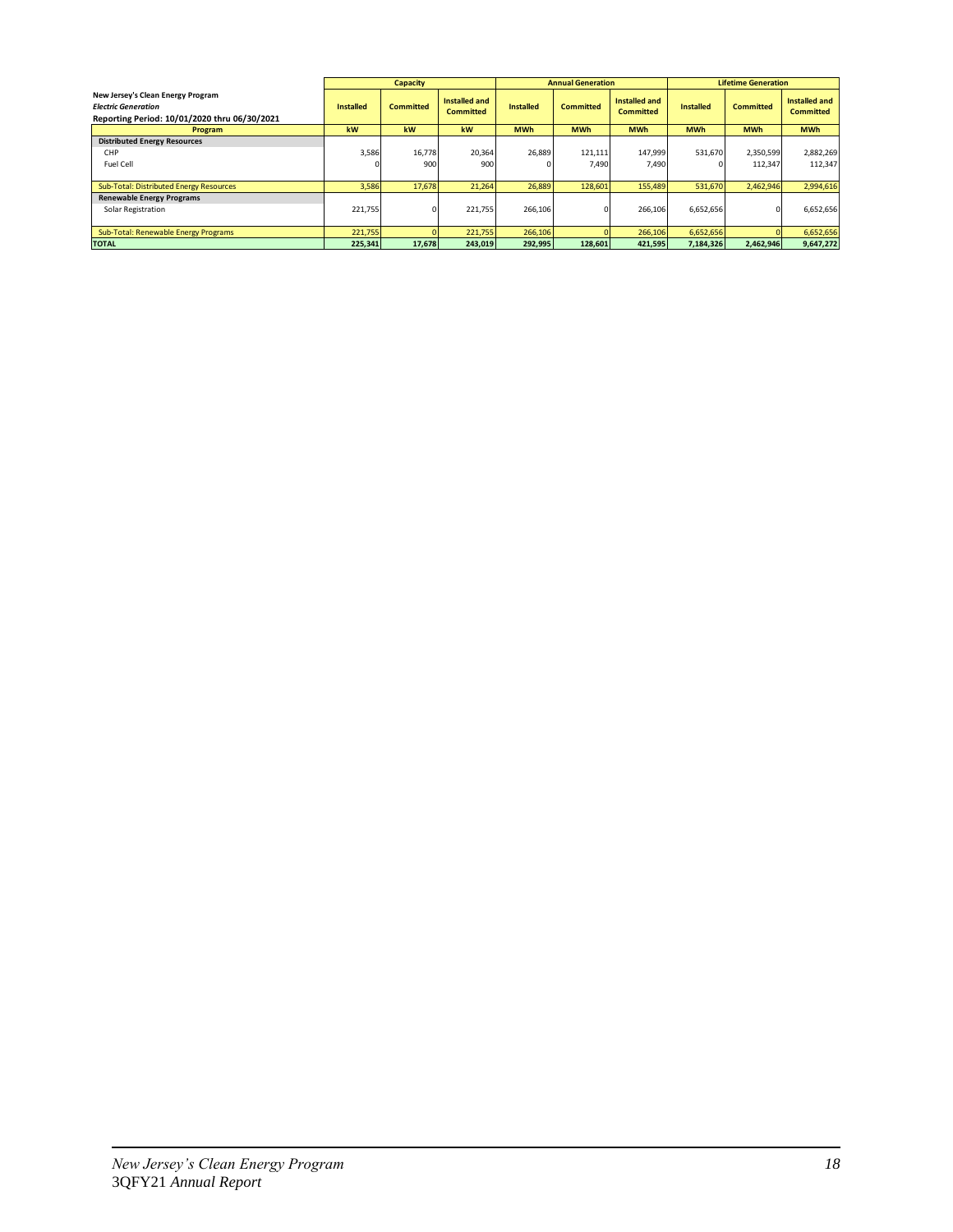|                                                   |                 | <b>Annual Emissions Reductions</b> |                 |          |                 | <b>Lifetime Emissions Reductions</b> |                 |           |
|---------------------------------------------------|-----------------|------------------------------------|-----------------|----------|-----------------|--------------------------------------|-----------------|-----------|
| New Jersey's Clean Energy Program                 |                 |                                    |                 |          |                 |                                      |                 |           |
| <b>Emissions Reductions</b>                       | CO <sub>2</sub> | NO <sub>x</sub>                    | SO <sub>2</sub> | Hg       | CO <sub>2</sub> | NO <sub>x</sub>                      | SO <sub>2</sub> | Hg        |
| Reporting Period: 10/01/2020 thru 06/30/2021      |                 |                                    |                 |          |                 |                                      |                 |           |
| Program                                           | metric tons     | metric tons                        | metric tons     | grams    | metric tons     | metric tons                          | metric tons     | grams     |
| <b>Energy Efficiency Programs</b>                 |                 |                                    |                 |          |                 |                                      |                 |           |
| <b>Residential Energy Efficiency Programs</b>     |                 |                                    |                 |          |                 |                                      |                 |           |
| <b>Existing Homes</b>                             | 13,132          | 9.93                               | 1.41            | 5.09     | 239,139         | 181.75                               | 22.69           | 81.97     |
| Residential HVAC - Electric & Gas                 | 9,196           | 6.92                               | 1.12            | 4.03     | 172,040         | 130.37                               | 17.70           | 63.94     |
| Home Performance with Energy Star                 | 3,936           | 3.01                               | 0.29            | 1.06     | 67,099          | 51.38                                | 4.99            | 18.03     |
| <b>Residential New Construction</b>               | 3.803           | 2.74                               | 0.90            | 3.27     | 76.063          | 54.79                                | 18.10           | 65.36     |
| <b>Energy Efficient Products</b>                  | 288,865         | 187.08                             | 144.36          | 521.42   | 4,164,695       | 2,696.68                             | 2.083.26        | 7.524.59  |
| <b>Energy Efficient Products - Lighting</b>       | 250,474         | 160.91                             | 129.89          | 469.15   | 3,664,674       | 2,354.24                             | 1,900.41        | 6,864.17  |
| Energy Efficient Products - Non-Lighting          | 38,391          | 26.17                              | 14.47           | 52.26    | 500,024         | 342.44                               | 182.85          | 660.43    |
|                                                   |                 |                                    |                 |          |                 |                                      |                 |           |
| Sub-Total: Residential Energy Efficiency Programs | 305,800         | 199.75                             | 146.67          | 529.78   | 4,479,897       | 2,933                                | 2,124.05        | 7,671.92  |
| <b>Residential Low Income</b>                     |                 |                                    |                 |          |                 |                                      |                 |           |
| <b>Comfort Partners</b>                           | 23,870          | 18.55                              | 0.80            | 2.88     | 46,823          | 33.29                                | 12.70           | 45.88     |
| Sub-Total: Residential Low Income                 | 23,870          | 18.55                              | 0.80            | 2.88     | 46,823          | 33                                   | 12.70           | 45.88     |
| C & I Energy Efficiency Programs                  |                 |                                    |                 |          |                 |                                      |                 |           |
| <b>C&amp;I Buildings</b>                          | 125.727         | 84.10                              | 53.19           | 192.13   | 1,986,876       | 1.341.65                             | 795.20          | 2.872.19  |
| C&I New Construction                              | 1,081           | 0.71                               | 0.50            | 1.80     | 16,631          | 11.01                                | 7.45            | 26.92     |
| C&I Retrofit                                      | 91,147          | 59.07                              | 45.41           | 164.02   | 1,341,035       | 870.81                               | 661.87          | 2.390.65  |
| Pay-for-Performance New Construction              | 1,190           | 0.76                               | 0.64            | 2.31     | 16,298          | 10.17                                | 9.54            | 34.44     |
| Pay-for-Performance                               | 5,297           | 3.57                               | 2.13            | 7.69     | 88,726          | 60.36                                | 33.90           | 122.44    |
| Custom C&I Pilot                                  | 2,509           | 1.61                               | 1.30            | 4.71     | 36,111          | 23.18                                | 18.78           | 67.81     |
| Large Energy Users Program                        | 24,503          | 18.38                              | 3.21            | 11.60    | 488,075         | 366.12                               | 63.66           | 229.93    |
| Direct Install                                    | 13,942          | 9.37                               | 5.76            | 20.80    | 198,634         | 132.88                               | 84.01           | 303.43    |
|                                                   |                 |                                    |                 |          |                 |                                      |                 |           |
| Sub-Total: C & I Energy Efficiency Programs       | 139.670         | 93.47                              | 58.95           | 212.93   | 2,185,509       | 1.475                                | 879.21          | 3.175.62  |
| Sub-Total: Energy Efficiency Programs             | 469,340         | 311.77                             | 206.42          | 745.59   | 6,712,229       | 4,441.04                             | 3,015.96        | 10,893.42 |
| <b>Distributed Energy Resources</b>               |                 |                                    |                 |          |                 |                                      |                 |           |
| CHP                                               | 7,601           | $-5.29$                            | 2.19            | 0.27     | 150,096         | $-109.23$                            | 41.66           | 4.12      |
| Fuel Cell                                         | $\Omega$        | 0.00                               | 0.00            | 0.00     | n               | 0.00                                 | 0.00            | 0.00      |
|                                                   |                 |                                    |                 |          |                 |                                      |                 |           |
| <b>Sub-Total: Distributed Energy Resources</b>    | 7,601           | $-5.29$                            | 2.19            | 0.27     | 150,096         | $-109.23$                            | 41.66           | 4.12      |
| <b>Renewable Energy Programs</b>                  |                 |                                    |                 |          |                 |                                      |                 |           |
| Solar Registration                                | 156,277         | 100.39                             | 81.04           | 292.72   | 3,906,923       | 2,509.87                             | 2,026.04        | 7,317.92  |
| Sub-Total: Renewable Energy Programs              | 156,277         | 100.39                             | 81.04           | 292.72   | 3,906,923       | 2,510                                | 2,026.04        | 7,317.92  |
| <b>TOTAL</b>                                      | 633,218         | 406.87                             | 289.65          | 1.038.58 | 10,769,248      | 6.842                                | 5.083.66        | 18,215.46 |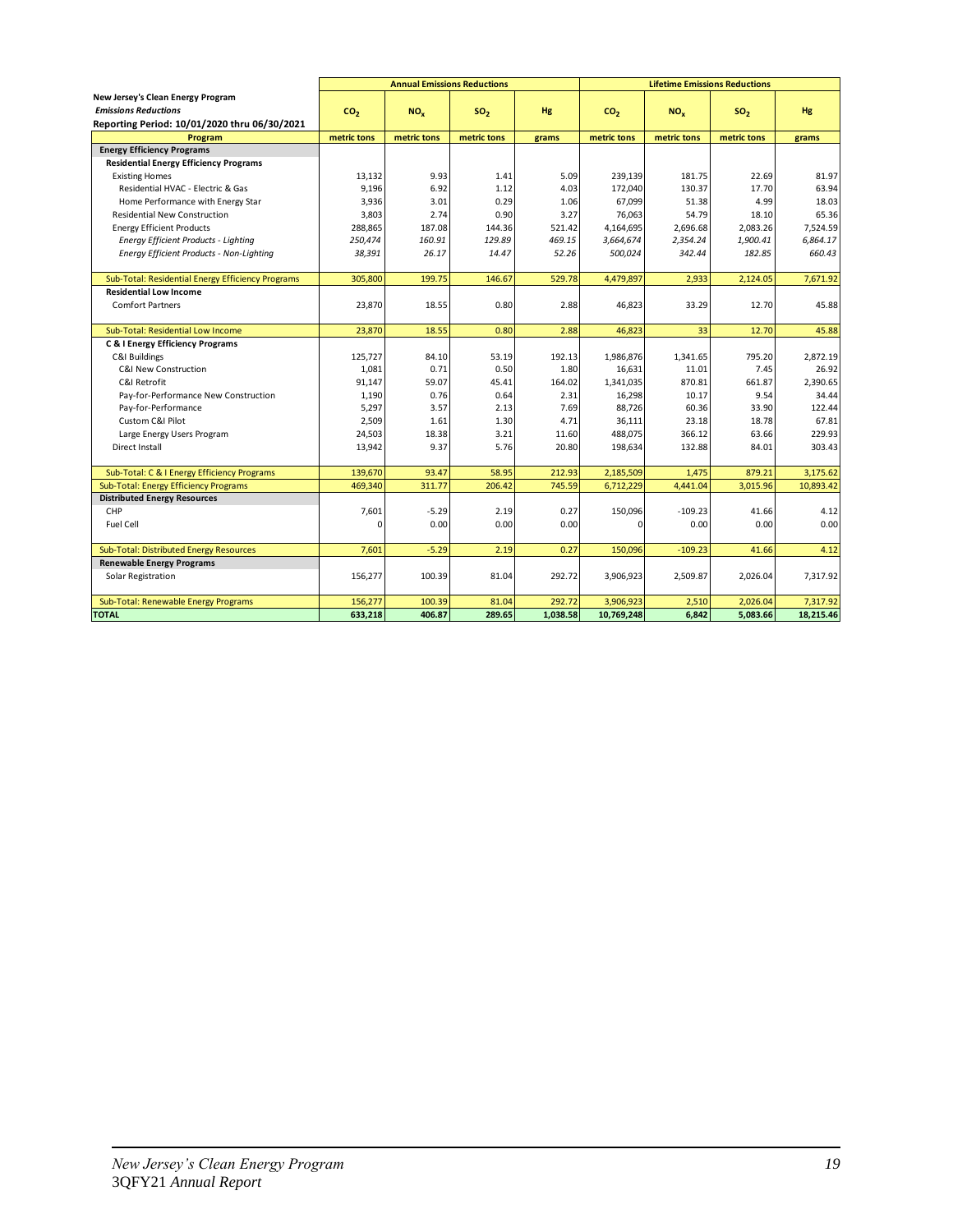# **New Jersey's Clean Energy Program**

## *Program Metrics*

# **Reporting Period: 10/01/2020 thru 06/30/2021**

| <b>Program-Tracking Metric</b>                                                 | <b>Units</b> |
|--------------------------------------------------------------------------------|--------------|
| <b>Residential Programs</b>                                                    |              |
| EXISTING HOMES (Res HVAC - COOL Completions)                                   |              |
| Number of Central Air Conditioners and Heat Pumps Rebated                      | 7,646        |
| <b>EXISTING HOMES (Res HVAC - WARM Completions)</b>                            |              |
| Number of Furnaces, Boilers and Hot Water Heaters Rebated                      | 9,625        |
| <b>EXISTING HOMES (HPWES Enrollments)</b>                                      |              |
| Number of Homes Approved to Complete HPwES Measures                            | 5,229        |
| <b>EXISTING HOMES (HPwES Completions)</b>                                      |              |
| Number of Homes that Completed HPwES Measures                                  | 3,339        |
| <b>RESIDENTIAL NEW CONSTRUCTION (Enrollments)</b>                              |              |
| Number of Homes Enrolled with Commitments to Build to RNC Efficiency Standards | 2,086        |
| RESIDENTIAL NEW CONSTRUCTION (Completions)                                     |              |
| Number of Homes Completed per RNC Efficiency Standards                         | 2,428        |
| <b>ENERGY EFFICIENT PRODUCTS</b>                                               |              |
| Number of Clothes Washers Rebated                                              | 18,398       |
| <b>ENERGY EFFICIENT PRODUCTS</b>                                               |              |
| Number of Clothes Dryers Rebated                                               | 13,584       |
| <b>ENERGY EFFICIENT PRODUCTS</b>                                               |              |
| Number of Lighting Units Rebated                                               | 9,558,383    |
| <b>ENERGY EFFICIENT PRODUCTS</b>                                               |              |
| Number of Refrigerators Rebated                                                | 11,638       |
| <b>ENERGY EFFICIENT PRODUCTS</b>                                               |              |
| Number of Recycled Appliances Rebated                                          | 4,258        |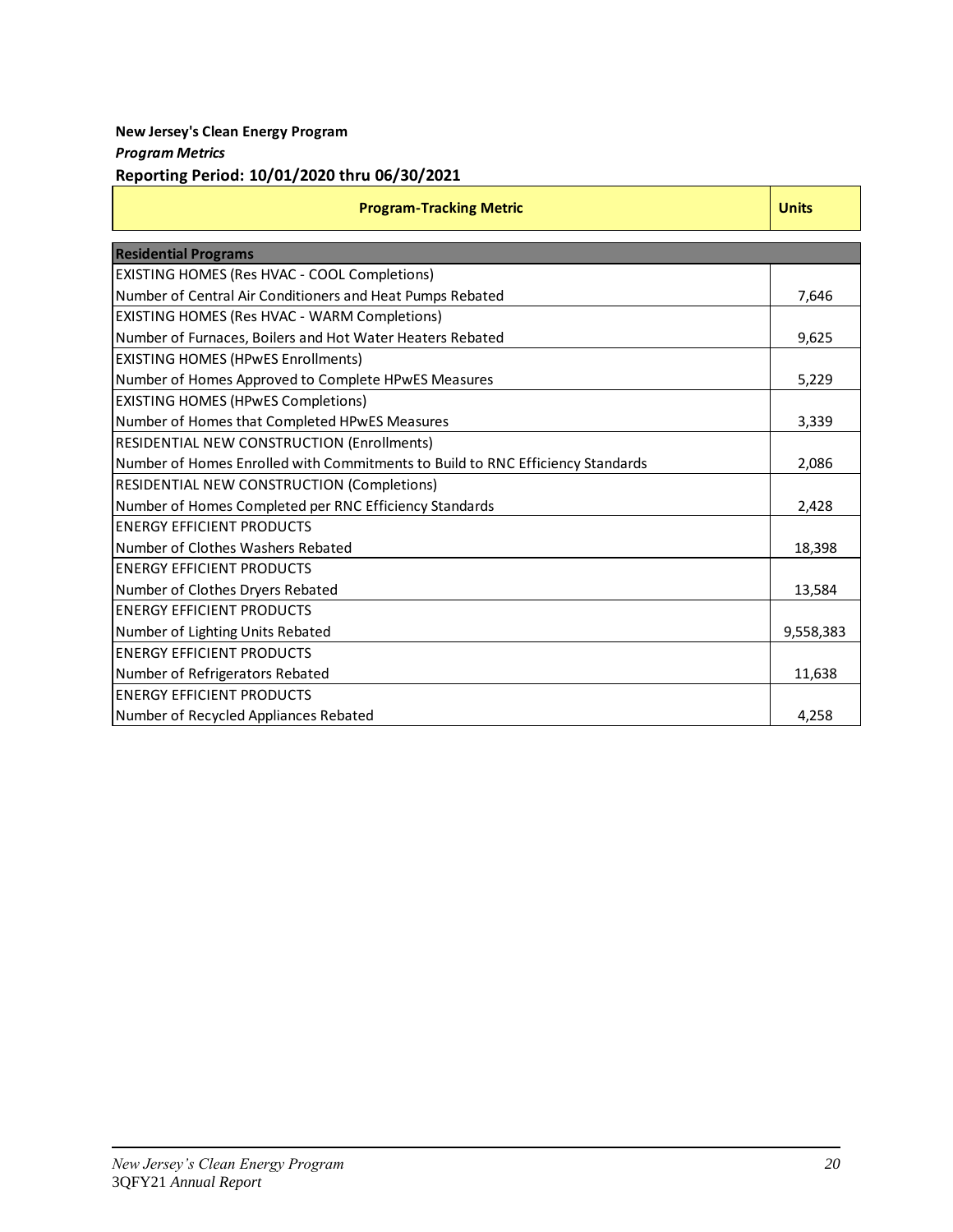| <b>Commercial &amp; Industrial Programs</b>                                              |       |
|------------------------------------------------------------------------------------------|-------|
| C&I BUILDINGS: C&I Retrofit (Applications Approved)                                      |       |
| Number of Applications Approved                                                          | 3,331 |
| C&I BUILDINGS: C&I Retrofit (Applications Completed)                                     |       |
| Number of Applications Rebated                                                           | 2,669 |
| C&I BUILDINGS: C&I NC (Applications Approved)                                            |       |
| Number of Applications Approved                                                          | 92    |
| C&I BUILDINGS: C&I NC (Applications Completed)                                           |       |
| Number of Applications Rebated                                                           | 62    |
| C&I BUILDINGS: P4P NC (Approved Energy Reduction Plans)                                  |       |
| Number of projects receiving P4P-NC Incentive #1 - Energy Reduction Plan                 | 6     |
| C&I BUILDINGS: P4P NC (Installations Completed)                                          |       |
| Number of projects receiving P4P-NC Incentive #2 - Installation of Recommended Measures  | 5     |
| C&I BUILDINGS: P4P NC (Benchmarking Reports Completed)                                   |       |
| Number of Projects Receiving P4P-NC Incentive #3 - Post Construction Benchmarking Report | 3     |
| C&I BUILDINGS: P4P EB (Approved Energy Reduction Plans)                                  |       |
| Number of projects receiving P4P Incentive #1 - Energy Reduction Plan                    | 39    |
| C&I BUILDINGS: P4P EB (Installations Completed)                                          |       |
| Number of projects receiving P4P Incentive #2 - Installation of Recommended Measures     | 23    |
| C&I BUILDINGS: P4P EB (M&V Reports) Completed                                            |       |
| Number of projects receiving P4P Incentive #3 - Post Construction M&V Report             | 7     |
| C&I BUILDINGS: LEUP (Approved Final Energy Efficiency Plans)                             |       |
| Number of Final Energy Efficiency Plans approved                                         | 9     |
| C&I BUILDINGS: LEUP (Applications Completed)                                             |       |
| Number of Applications Rebated                                                           | 11    |
| C&I BUILDINGS: CTEEP (Applications Approved)                                             |       |
| Number of applications approved                                                          | 46    |
| C&I BUILDINGS: CTEEP (Applications Completed)                                            |       |
| Number of applications rebated                                                           | 33    |
| Local Government Energy Audit - Audits Reviewed and Processed                            |       |
| Number of audit applications reviewed and processed                                      | 277   |
| Local Government Energy Audit - Audits Paid                                              |       |
| Number of Audit Applications Paid                                                        | 183   |
| Direct Install - Applications Completed                                                  |       |
| Number of projects completed                                                             | 356   |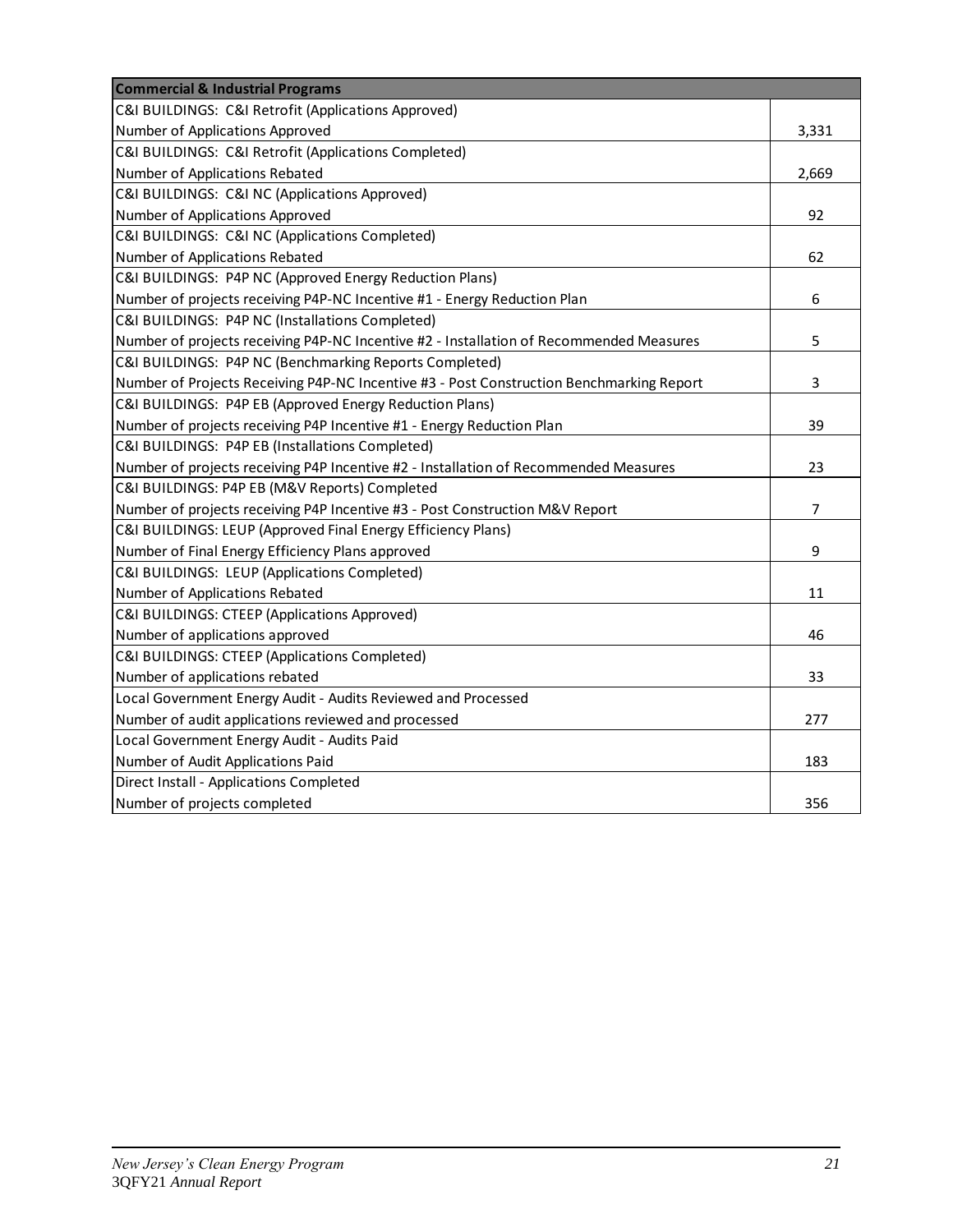| <b>Residential Low Income</b> |       |
|-------------------------------|-------|
| Comfort Partners              |       |
| Number of Homes Completed     | 2.651 |

| <b>Distributed Energy Resources</b> |   |
|-------------------------------------|---|
| <b>CHP</b>                          |   |
| <b>Approved Applications</b>        | າ |
| <b>CHP</b>                          |   |
| Completed Applications              | 0 |
| Fuel Cells                          |   |
| <b>Approved Applications</b>        |   |
| <b>Fuel Cells</b>                   |   |
| <b>Completed Applications</b>       | 0 |
| <b>Energy Storage</b>               |   |
| Completed Applications              | 0 |

| <b>Solar Registration</b>                           |        |
|-----------------------------------------------------|--------|
| <b>SREC Registration</b>                            |        |
| Number of Initial Registrations Accepted            | 0      |
| <b>SREC Registration</b>                            |        |
| Number of Applications Issued Permission to Operate | 56     |
| TI Program                                          |        |
| Number of Applications Accepted                     | 15,517 |
| TI Program                                          |        |
| Number of Applications Issued Permission to Operate | 10,456 |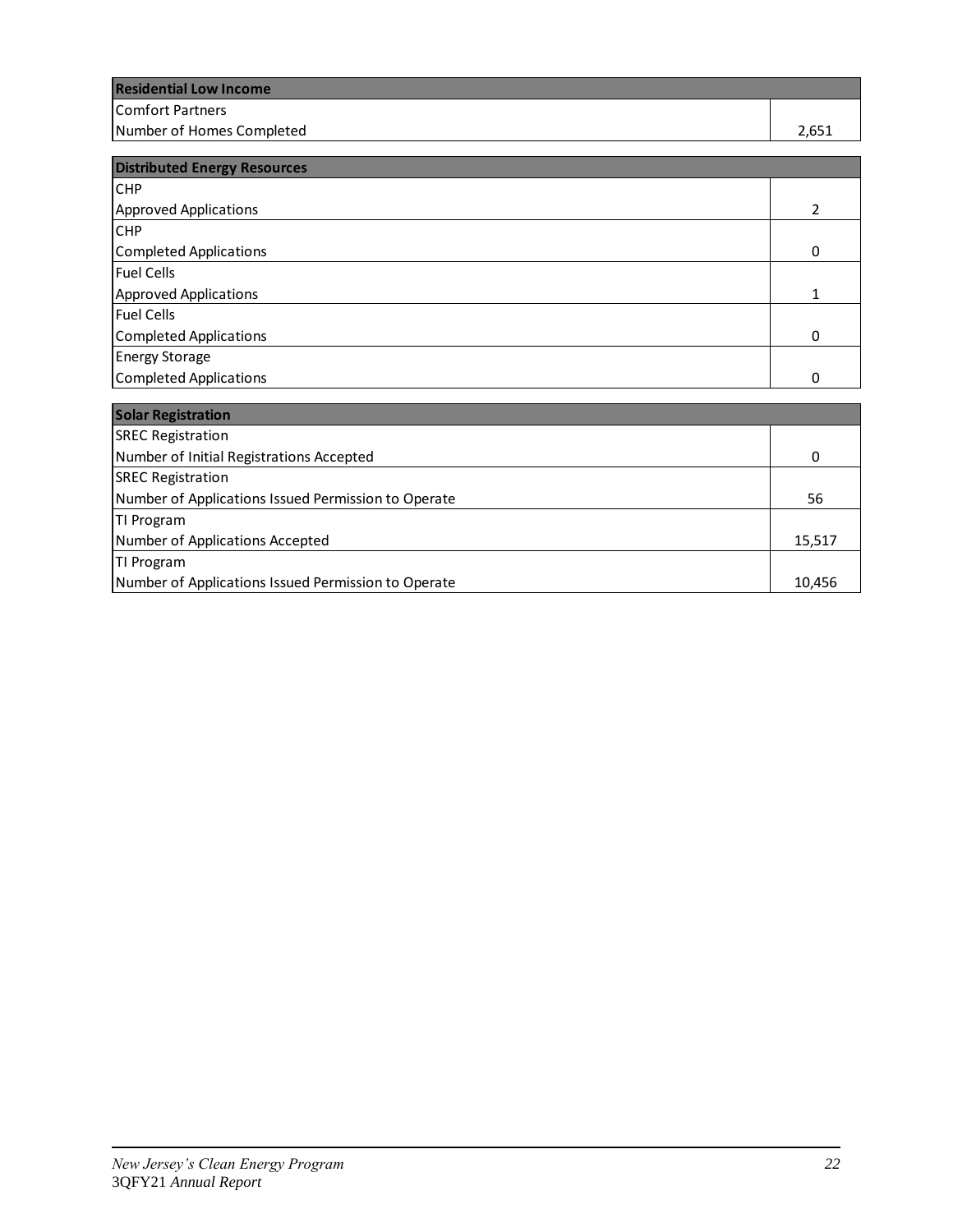# **Section V Notes and Definitions**

| <b>Notes</b> |
|--------------|
|              |

For Utility Comfort Partners actual participation figures represent results reported by electric utilities only.

1

|                | <b>Definitions</b>                                                                                                                                                                                                                                                                                                                                                                                                                                                                                                                                                                                                                                                                                                                                                                                                                                                 |
|----------------|--------------------------------------------------------------------------------------------------------------------------------------------------------------------------------------------------------------------------------------------------------------------------------------------------------------------------------------------------------------------------------------------------------------------------------------------------------------------------------------------------------------------------------------------------------------------------------------------------------------------------------------------------------------------------------------------------------------------------------------------------------------------------------------------------------------------------------------------------------------------|
|                | A commitment exists where the associated customer has received a letter of commitment or other signed agreement from the NJCEP and the project is slated                                                                                                                                                                                                                                                                                                                                                                                                                                                                                                                                                                                                                                                                                                           |
| $\mathbf{1}$   | for completion prior to an expiration date. Once completed and paid, a committed project is shifted from "Committed" to "Installed". Committed figures are<br>adjusted to reflect any commitments that are cancelled.                                                                                                                                                                                                                                                                                                                                                                                                                                                                                                                                                                                                                                              |
|                | <b>Committed Expenditures</b> are the amount of rebate commitments that exist as of the end of the reporting period. A committed expenditure may also be                                                                                                                                                                                                                                                                                                                                                                                                                                                                                                                                                                                                                                                                                                           |
| 2              | represented by a contractor who has completed the work but has yet to be paid.                                                                                                                                                                                                                                                                                                                                                                                                                                                                                                                                                                                                                                                                                                                                                                                     |
| 3              | Administration and Program Development Expenditures are direct labor and employee overhead costs incurred in developing and managing the New Jersey's<br>Clean Energy Programs by the NJBPU's Division of Clean Energy, the utility program managers, the Economic Development Authority, or any other program<br>manager, except those costs that are appropriately allocated to any of the other expense categories described below, plus the costs of facilities (including<br>telephone, computers, supplies, etc.) and legal support services. For the NJCEP Market Managers, Administration and Program Development Expenditures are<br>those costs identified in the market managers contracts as "Program Administration costs.                                                                                                                            |
| 4              | Sales, Call Centers, Marketing and Website Expenditures<br>- Sales and Call Center Expenditures are expenses related to the enrollment of program participants and in working with trade allies. This category includes<br>activities that close leads and those that involve direct interaction with customers, either in person or over the telephone. It also includes inbound and outbound<br>telemarketing and call center activities.<br>- Marketing and Website Expenditures are costs incurred for advertising, promotions, third-party or internal marketing, advertising agency activities and<br>services, postage, and exhibits and trade shows. Marketing activities are those that generate leads and general program awareness and include the development<br>and production of collateral materials such as brochures, direct mail materials, etc. |
| 5              | Training Expenditures are costs related to training including the planning and execution of training events, seminar materials, etc.                                                                                                                                                                                                                                                                                                                                                                                                                                                                                                                                                                                                                                                                                                                               |
| 6              | Rebates, Grants and Other Direct Incentives are rebates and other direct incentives paid to participating customers and any payments made pursuant to any<br>Clean Energy Program grant.                                                                                                                                                                                                                                                                                                                                                                                                                                                                                                                                                                                                                                                                           |
| $\overline{7}$ | Rebate Processing, Inspections and Other Quality Control Expenditures are costs incurred in processing and tracking rebate, grant and other program<br>applications and payments, and in inspecting qualified projects to ensure compliance with program requirements and other quality control measures.                                                                                                                                                                                                                                                                                                                                                                                                                                                                                                                                                          |
| 8              | Evaluation and Related Research Expenditures are costs related to market research and program evaluation, including the collection and input of<br>information, technical support, collaborative input, process support, and any required outside studies.                                                                                                                                                                                                                                                                                                                                                                                                                                                                                                                                                                                                         |
| 9              | Installed Savings represents the savings accrued as a result of the initiation of a given program and the installation of recorded measures.                                                                                                                                                                                                                                                                                                                                                                                                                                                                                                                                                                                                                                                                                                                       |
| 10             | <b>Committed Savings</b> represents the savings that will accrue from commitments for program participation made in the reporting period, but scheduled for<br>installation in future reporting periods.                                                                                                                                                                                                                                                                                                                                                                                                                                                                                                                                                                                                                                                           |
| 11             | Annual Savings means the yearly (12 months) savings that will result from a measure installed or committed to during the program year.                                                                                                                                                                                                                                                                                                                                                                                                                                                                                                                                                                                                                                                                                                                             |
| 12             | Lifetime Savings means the savings to be accrued over the expected life of a measure installed or committed to during the program year.                                                                                                                                                                                                                                                                                                                                                                                                                                                                                                                                                                                                                                                                                                                            |
| 13             | <b>DEP Emissions Reduction Factors</b> for electric programs are as follows:<br>- CO <sub>2</sub> (Carbon Dioxide) emissions are reduced by 1,111.79 lbs per MWh saved<br>- NO <sub>v</sub> (Nitric Oxide) emissions are reduced by 0.95 lbs. Per MWh saved<br>- SO <sub>2</sub> (Sulfur Dioxide) emissions are reduced by 2.21 lbs per MWh saved<br>- Hg (Mercury) emissions are reduced by 2.11 mg per MWh saved                                                                                                                                                                                                                                                                                                                                                                                                                                                 |
| 14             | <b>DEP Emissions Reduction Factors</b> for gas programs are as follows:<br>- CO <sub>2</sub> (Carbon Dioxide) emissions are reduced by 11.7 lbs per Therm saved<br>- NO <sub>v</sub> (Nitric Oxide) emissions are reduced by .0092 Ibs per Therm saved                                                                                                                                                                                                                                                                                                                                                                                                                                                                                                                                                                                                             |